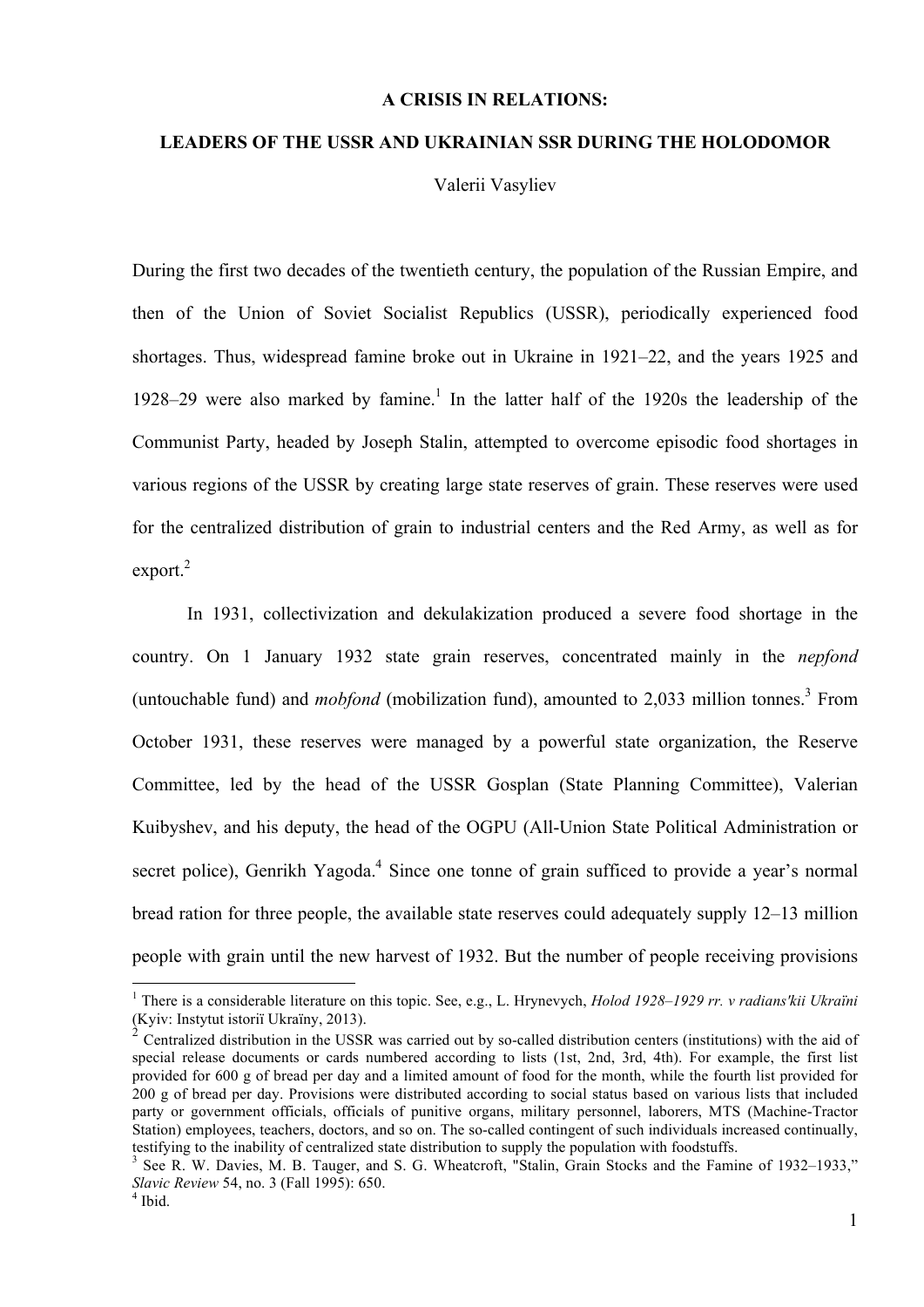through the centralized distribution system was continually increasing and, as a result, the quantity of grain in state granaries was totally insufficient.

Under these conditions, Stalin and his entourage demanded very firmly that regional leaders ensure the fulfillment of state grain-procurement plans. Attention was focused on Ukraine and the North Caucasus, which supplied more than half the grain produced in the USSR. In 1930, state grain procurements in Ukraine amounted to 7.7 million tonnes, nearly 30.2 percent of the gross yield of grain crops. In 1931, when the harvest was worse than that of the previous year, Ukraine procured 7.0 million tonnes, or 41.3 percent of the gross grain crop yield.<sup>5</sup> From December 1931 to March 1932, grain procurement continued in Ukraine under the control of Stalin and the head of the USSR Council of People's Commissars (CPC), Viacheslav Molotov.<sup>6</sup> Not until 16 February did the Politburo of the Central Committee of the All-Union Communist Party (Bolshevik) (CC AUCP (B)) decide to establish seed reserves for spring crops on collective farms in Ukraine in the amount of 950,000 tonnes. The establishment of these reserves was entirely at the expense of local reserves. On the same day, the Politburo of the Central Committee of the Communist Party (Bolshevik) of Ukraine (CC CP(B)U) decided to begin collecting seeds in the counties (*raiony*) that had fulfilled their grain-procurement plans. In the remaining raions, collection was planned to begin on 25 February. The secretary general of the CC CP(B)U, Stanislav Kosior, and the chair of the CPC of the Ukrainian SSR, Vlas Chubar, proposed in a telegram to local organizations that local workers stop talking about obtaining seed

 <sup>5</sup> Statistical information taken from the following sources: *Kolektyvizatsiia i holod na Ukraïni, 1929–1933. Zbirnyk dokumentiv i materialiv*, comp. H. M. Mykhaіlychenko and Іe. P. Shatalina, ed. S. V. Kul'chyts'kyi (Kyiv: Naukova dumka, 1993), p. 10; M. B. Tauger, "Urozhai 1932 goda i golod 1933 goda," in *Sud'by rossiiskogo krest'ianstva*, ed. Iu. N. Afanas'ev and N. A. Ivnitskii (Moscow: Rossiiskii gosudarstvennyi gumanitarnyi universitet, 1996), p. 315; N. A. Ivnitskii, "Golod 1932–1933: kto vinovat?" in *Sud'by rossiiskogo krest'ianstva*, p. 334. Here and below, abbreviated references are given to publications from which information is cited. <sup>6</sup> Ivnitskii, "Golod 1932–1933: kto vinovat?," pp. 335–36.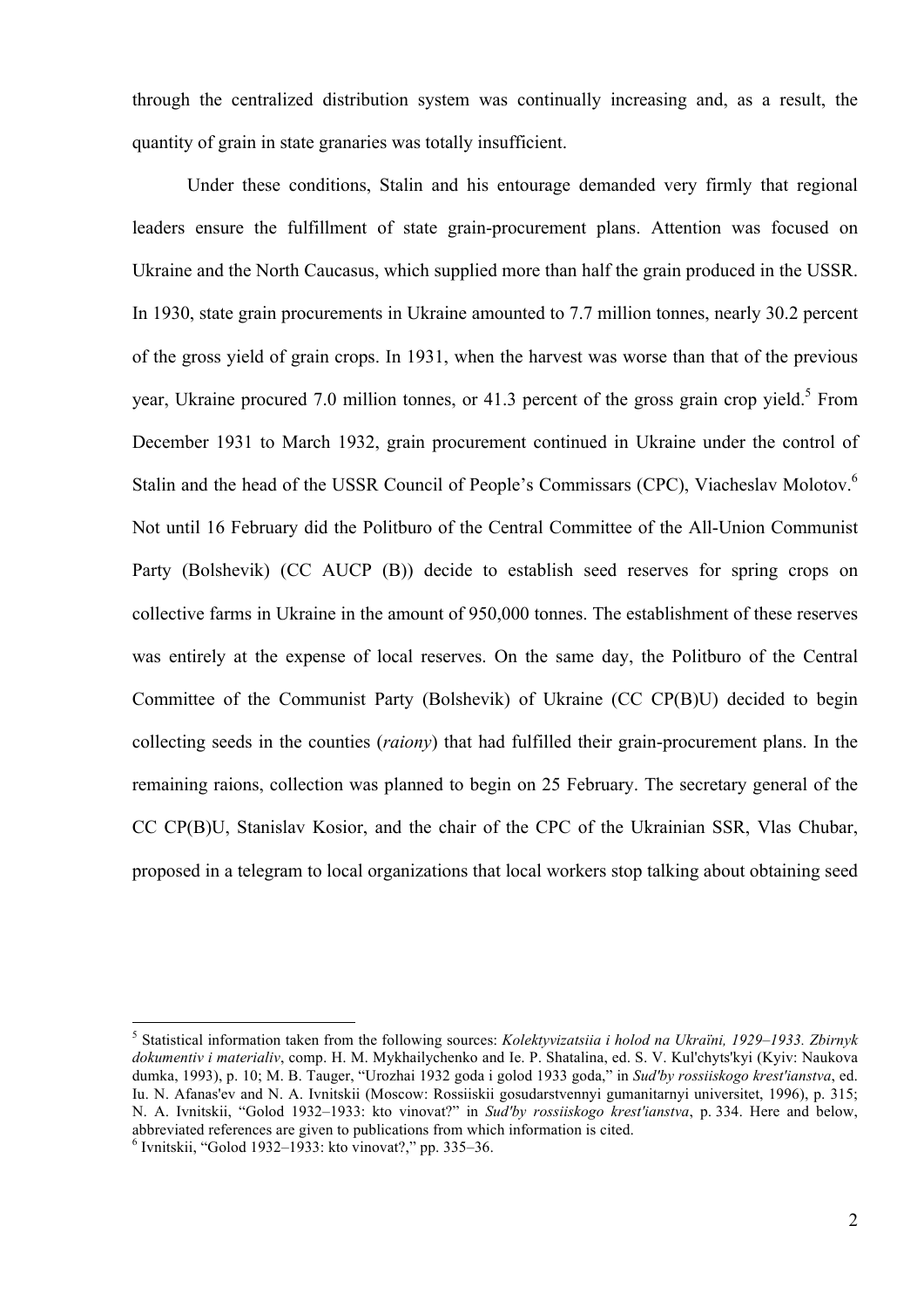aid from the center and focus all attention on "procuring seeds locally."<sup>7</sup> This was taking place in March, as the southern counties of Ukraine began their traditional spring sowing.

After state grain procurements were fulfilled, there were no seed stocks left for sowing on the collective and individual farms. Between 19 March and 19 April 1932, the CC AUCP(B) Politburo was compelled on five occasions to adopt resolutions to provide Ukraine with a loan of barley seed from state reserves located on Ukrainian territory, as well as to deliver seed to the republic from reserves of the CPC USSR located in the Western and Central Chernozem regions. In addition to barley, Ukraine received seeds for oats, wheat, millet, and buckwheat from the state varietal reserve.<sup>8</sup> At the same time, the centralized supply of grain was again cut back in the second quarter (April–June 1932).<sup>9</sup>

Thus, hunger spread throughout the towns. In many cases Ukrainian peasants, weakened and swollen from hunger, went out to sow, lay down in the furrows, and died right in the field. The catastrophe was becoming widespread, as people were dying of hunger by the tens of thousands.<sup>10</sup> On 19 April, the CC AUCP(B) Politburo finally decided to provide Ukraine with food aid, planning to allot the aid from the central supplies located in the republic. This decision indicated that state reserves of foodstuffs existed on the territory of the Ukrainian SSR. Possibly they were insufficient to feed the population, but this in no way justifies the blatant unwillingness of Stalin and other Soviet leaders to help the starving. This inhumane and criminal

 <sup>7</sup> Tsentral'nyi derzhavnyi arkhiv hromads'kykh ob'iednan' Ukraïny (TsDAHO), f. 1, op. 6, spr. 235, ark. 82; Rossiiskii gosudarstvennyi arkhiv sotsial'no-politicheskoï istorii (RGASPI), f. 17, op. 3, spr. 872, ark. 15; *Holod 1932–1933 rokiv na Ukraïni: ochyma istorykiv, movoiu dokumentiv*, comp. R. I. Pyrih et al. (Kyiv: Politvydav Ukraïny, 1990), pp. 116, 119.<br><sup>8</sup> RGASPI, f. 17, op. 162, spr. 12, ark. 30–31, 37, 84, 108.<br><sup>9</sup> RGASPI, f. 17, op. 162, spr. 11, ark. 172; op. 3, spr. 877, ark. 41; TsDAHO, f. 1, op. 6, spr. 235, ark. 70, 110;

Tsentral'nyi derzhavnyi arkhiv vyshchykh orhaniv vlady ta upravlinnia Ukraïny (TsDAVOVU), f. 318, op. 1, spr. 647, ark. 6. For comparison, in April–June 1932 the centralized monthly grain supply to Ukraine consisted of only about 100,000 tonnes. At the same time, in the Donbas alone there were 973,191 individuals on the central distribution list in May–June. Their consumption of grain was roughly equal to the aforementioned number. In March 1932, a total of 6,059,000 laborers and civil servants in Ukraine were dependent on central distribution. See TsDAVOVU, f. 318, op. 1, spr. 647, ark. 5. That number did not include family members (so-called "dependents"), employees of rail and water transport services, civil servants in rural areas, employees of punitive organs and their families, the Red Army, etc. A considerable number of these individuals, like most Ukrainian peasants, found themselves on the verge of starvation.<br><sup>10</sup> S. Kul'chyts'kyi, *Ukraïns'kyi Holodomor v konteksti polityky Kremlia na pochatku 1930-kh rr.* (Kyiv: NAN

Ukraïny, Instytut istoriï Ukraïny NAN Ukraïny, 2014), p. 142; R. W. Davies and S. G. Wheatcroft, *The Years of Hunger: Soviet Agriculture*, *1931–1933* (New York: Palgrave Macmillan, 2004), pp. 407, 409–10.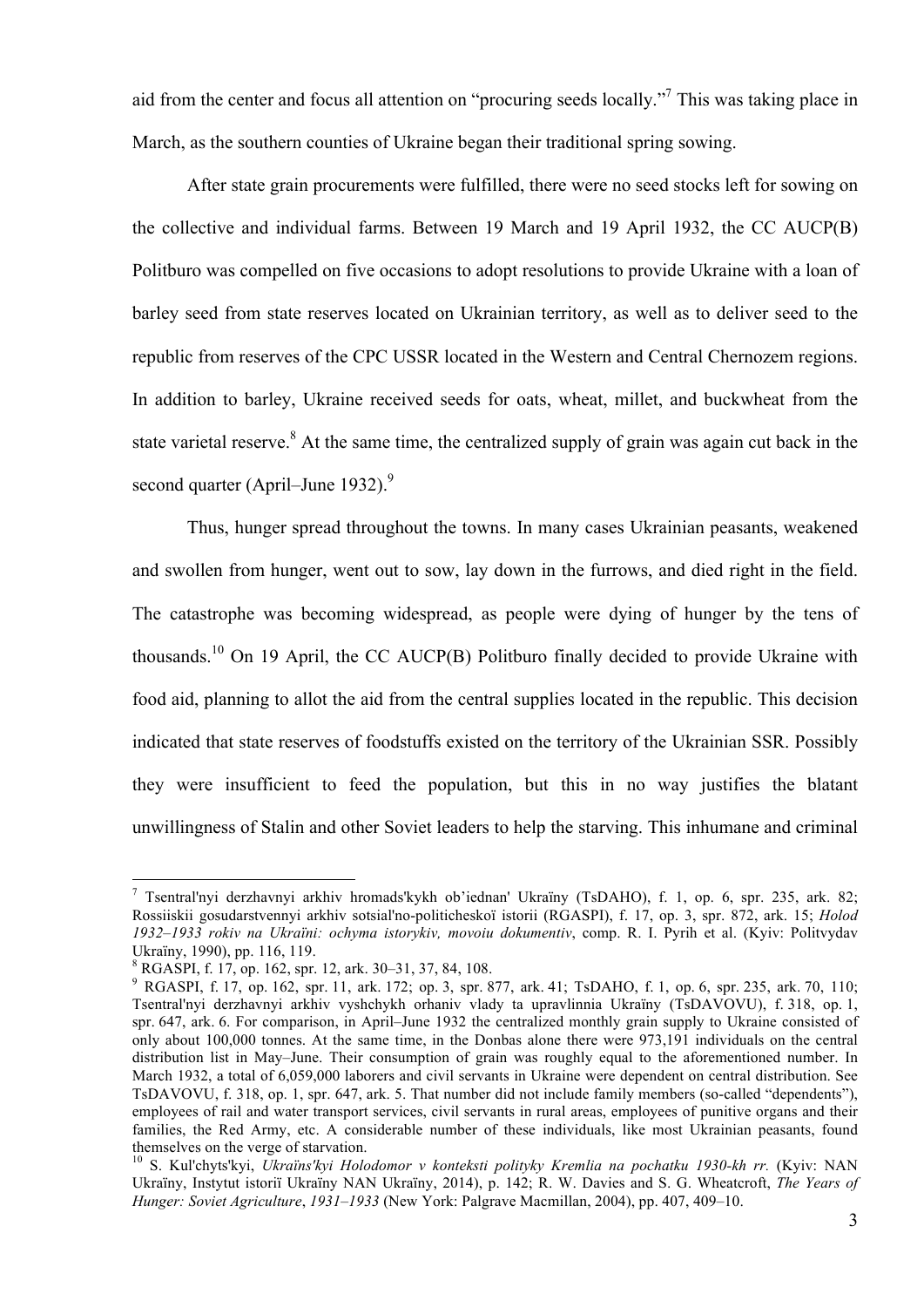attitude was accompanied by an attempt to shift blame for the famine onto the Ukrainian leadership.

On 23 April, the CC CP(B)U Politburo decided to send a telegram to the CC AUCP(B) and Stalin requesting the release of 25,000 tonnes of grain and to dispatch Vlas Chubar to Moscow to address the issue of grain resources for Ukraine.<sup>11</sup> On the same day, the CC AUCP(B) Politburo resolved as follows: "a) Considering that the difficulties with grain supplies in Ukraine are fundamentally the result of very poor deliveries from the *mirchukovyi zbir,* 12 which was planned to yield 100,000 tonnes in April, the CC CP(B)U is to be obliged to make every effort to produce a maximum increase of the *mirchukovyi zbir*, with its immediate transport to depots near railway stations; b) As an extreme measure, to release 25,000 tonnes of grain for the purpose of supplying Ukraine in April; c) To oblige the People's Commissariat for Foreign Trade to release 30,000 tonnes of wheat from warrant."<sup>13</sup>

The last point referred to a forced renunciation of exporting wheat and its return to Ukraine. More precisely, that grain was stored in Ukrainian ports on the Black Sea, and the CC AUCP(B) Politburo gave permission for it to be used to supply the republic. It is also worth noting that the export of grain from the USSR in the first half of 1932 amounted to 750,000 tonnes, enough to provide a daily ration of bread (1 kg) during those months for nearly 4 million people. 14

The famine in Ukraine spread in May, and it was becoming clear that the sowing was being disrupted. On 25 May, the CC AUCP(B) Politburo resolved to send a group of top Soviet leaders headed by Viacheslav Molotov to Ukraine to fully implement the sowing campaign.<sup>15</sup> The Molotov commission arrived in Kharkiv on 26 May for a joint meeting of the CC CP(B)U Politburo. The main issue was the distribution of the previously approved food aid. As a result of

 $11$  TsDAHO, f. 1, op. 6, spr. 236, ark. 8. A telegram was sent over Chubar's signature. See RGASPI, f. 17, op. 3, spr. 881, ark. 10.<br><sup>12</sup> Amount of flour in payment for processing grain in the mills.

<sup>&</sup>lt;sup>13</sup> RGASPI, f. 17, op. 162, spr 12, ark. 108. Warrant: agreement between the USSR and other countries on the export of grain.

<sup>&</sup>lt;sup>14</sup> Tauger, "Urozhai 1932 goda i golod 1933 goda," p. 313.<br><sup>15</sup> RGASPI, f. 17, op. 162, spr. 12, ark. 153.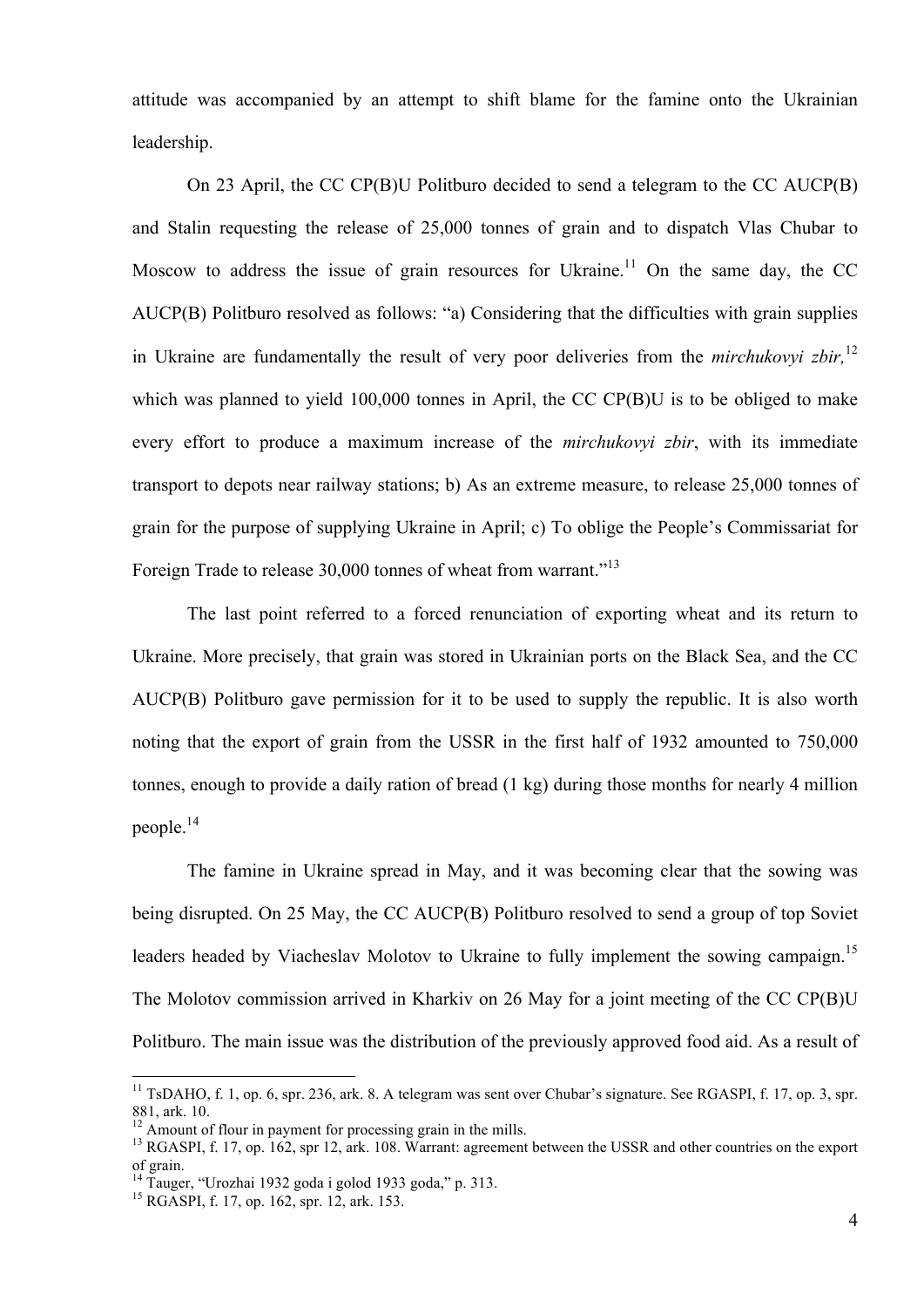the talks, the CC AUCP(B) Politburo resolved to provide an additional seed loan.<sup>16</sup> On 5 June, it resolved to deliver an additional 26,080 tonnes of grain to Ukraine from Central Asia.<sup>17</sup>

Meanwhile, Vlas Chubar and the head of the All-Ukrainian Central Executive Committee (VUTsVK), Hryhorii Petrovsky, aligned their positions and sent letters to the Kremlin on 10 June informing the Soviet leaders of the imminent threat of widespread famine in Ukraine. Stanislav Kosior gave the impression of remaining on the sidelines, assuming no responsibility for their actions. Chubar noted that famine had engulfed a minimum of 100 counties of the republic, writing openly that by 1 July 1932 Ukraine might find itself completely without foodstuffs, and that the resources provided by the Soviet leadership would be exhausted by 20 June.<sup>18</sup> Petrovsky drew the attention of the Soviet leaders to the growth of anti-collectivization, anti-Soviet, and "Petliurite" sentiments among the peasantry and requested food and seed aid in the amount of 1.5–2 million poods of grain  $(24,000-32,000)$  tonnes).<sup>19</sup> He wrote in so many words that the CC CP(B)U was at fault, having agreed without objection to fulfill the grainprocurement plan in the amount of 510 million poods (8,160 million tonnes). This was done "by way of submission to the overriding need to maintain the pace of socialist development that we have set, while also taking account of the strained international situation."<sup>20</sup>

On 12 June, Secretary of the CC AUCP(B) Lazar Kaganovich passed on both letters to Stalin,<sup>21</sup> who responded to Kaganovich on 15 June 1932 that the letters were not to his liking. He was particularly displeased with the attitude of Chubar, who was "demanding" additional millions of poods of grain from the Kremlin and cutbacks of the grain-procurement plan.<sup>22</sup> In all

<sup>&</sup>lt;sup>16</sup> TsDAHO, f. 1, op. 6, spr. 236, ark. 105–7; RGASPI, f. 17, op. 3, spr. 886, ark. 11.<br><sup>17</sup> RGASPI, f. 17, op. 162, spr. 12, ark. 175.<br><sup>18</sup> Komandyry velykoho holodu: Poïzdky V. Molotova i L. Kahanovycha v Ukraïnu ta na *1933 rr.*, ed. V. Vasyl'iev and Iu. Shapoval (Kyiv: Heneza, 2001), pp. 206–12. Hryhorii Petrovsky wrote cautiously that resources were being depleted "in a number of villages." The problem, however, lay elsewhere: no reserves of grain or foodstuffs remained in most counties.

<sup>&</sup>lt;sup>19</sup> Komandyry velykoho holodu, p. 213.<br><sup>20</sup> RGASPI, f. 82, op. 2, spr. 139, ark. 162–65, published in *Komandyry velykoho holodu*, pp. 212–15.<br><sup>21</sup> Stalin i Kaganovich. Perepiska. 1931–1936 gg., ed. O. V. Khlevniuk et al.

<sup>&</sup>lt;sup>22</sup> RGASPI, f. 81, op. 3, spr, 99, ark. 62–63.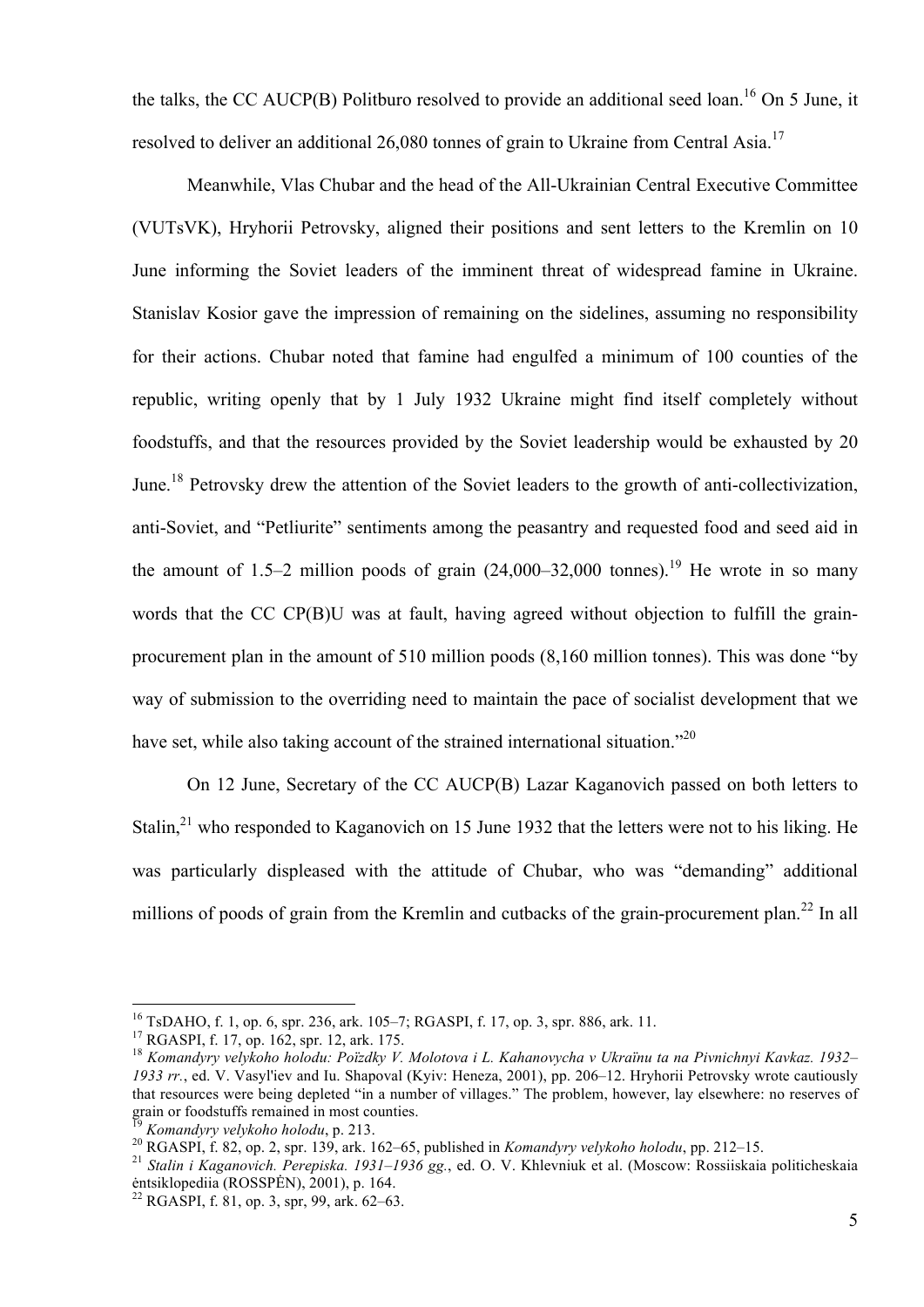likelihood, Kaganovich, who knew Kosior from joint activity in Kyiv before the revolution.<sup>23</sup> conveyed Stalin's impressions to him and also informed him of Stalin's serious dissatisfaction with the Ukrainian leadership. Nevertheless, in response to Chubar's requests, Ukraine was given additional food aid. The decision of the CC AUCP(B) on the matter, adopted on 16 June, obliged Chubar personally to ensure the distribution of the provided grain "strictly for the specified purpose."<sup>24</sup> A request from the republic's leadership on 17 June 1932 for an additional 600,000 poods (9,600 thousand tonnes) of grain<sup>25</sup> further irritated Stalin. On 18 June, sensing the mood of the leading local functionaries, he wrote in a subsequent letter to Kaganovich of the need to assign personal responsibility for the state of agriculture and grain procurements to the first secretaries of the republican, terrirorial, and provincial (*oblast*) party committees of Ukraine, the North Caucasus, and other main agricultural regions of the USSR.<sup>26</sup>

In further correspondence, Stalin expressed the opinion that Kosior, Chubar, and other Ukrainian leaders were incapable of governing the republic, which had a double subtext. The political responsibility for the famine in Ukraine was placed on the leaders of the CC CP(B)U who had not managed the grain-procurement plans or the provision of food in Ukraine. This meant that the CC AUCP(B) Politburo should remove "the guilty" from their positions. But the problem lay elsewhere: was it possible, under the famine conditions engulfing the principal grain-producing regions of the USSR, to create such reserves and use them effectively to supply the towns and the Red Army?

At a meeting of the CC AUCP(B) Politburo on 20 June 1932, the deputy head of the Procurement Committee, Mikhail Chernov, presented a grain-procurement plan for June– August. It was resolved to supply Ukraine with grain from the republic's procurements: in other words, all grain harvested from June to August was to be designated for the needs of the

<sup>&</sup>lt;sup>23</sup> L. Kaganovich, *Pamiatnye zapiski rabochego, kommunista-bol'shevika, profsoiuznogo, partiinogo i sovetsko-<br>gosudarstvennoho rabotnika (Moscow: Vagrius, 2003), p. 81.* 

<sup>&</sup>lt;sup>24</sup> RGASPI, f. 17, op. 162, spr. 12, ark. 180–81.<br><sup>25</sup> Holod 1932-1933 rokiv na Ukraïni: ochyma istorykiv, movoiu dokumentiv, p. 183.<br><sup>26</sup> RGASPI, f. 81, op. 3, spr. 99, ark. 67–68.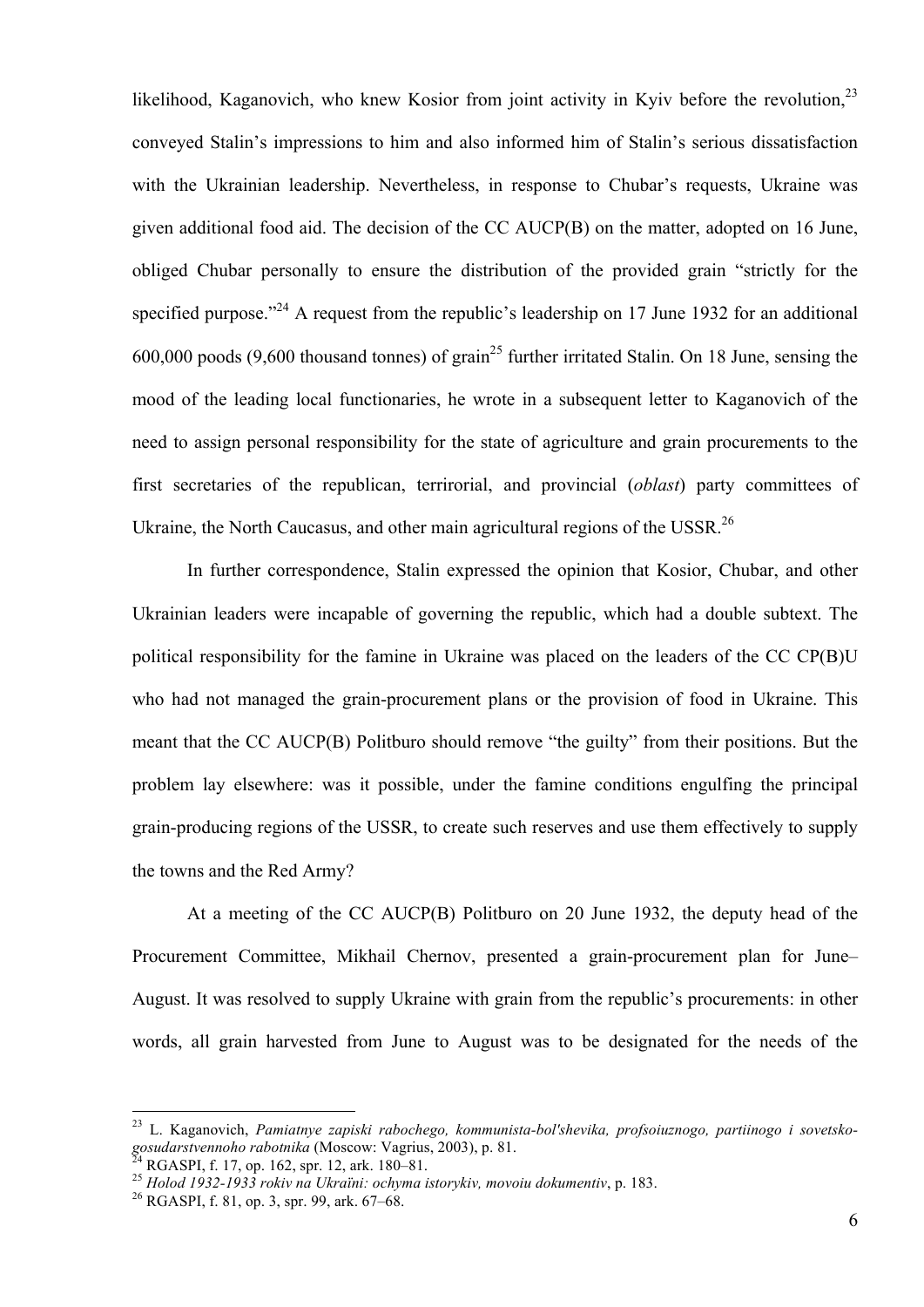industrial centers and the army in the Ukrainian  $SSR$ <sup>27</sup> This decision left the nearly 30-millionstrong population of the republic without foodstuffs for three to four weeks. Considering the processes of milling and delivering the grain, baking bread, and husking other granular cereals, the large cities, the army, and the punitive agencies could have received provisions in several days, or even weeks. But what were other categories of the population to eat when the crops were ripening, but there was practically no free trade in grain or foodstuffs? If peasants could save themselves from death by hunger with plant seedlings that sprouted in May–June 1932 and leftover potatoes, beets, and carrots found on the farm, the urban population was seemingly doomed.

On 2 July Stalin wrote a letter to Kaganovich and Molotov suggesting the removal of Chubar and Kosior from their positions.<sup>28</sup> His expressions testified to his loss of confidence in the Ukrainian leadership, especially Chubar. From the perspective of the center of power in the Kremlin, the subcenter of power<sup>29</sup> in Kharkiv had lost its ability to comply with instructions and manage the socioeconomic processes in the republic. Consequently, in Stalin's opinion, the leaders of the Ukrainian SSR were responsible not only for the famine in the republic but also for political errors (resulting from activity or, rather, inactivity) detrimental to the USSR.

With the primary goal of realizing Stalin's directives on the organization of grain procurements—"to break the spirit of the workers and isolate the whining and corrupt diplomats (without regard for individuals),"  $30$ —the CC AUCP(B) Politburo decided to send Molotov and Kaganovich to the Third All-Ukrainian Party Conference  $(6-9 \text{ July } 1932)$ .<sup>31</sup> On 6 July, at a meeting of the CC CP(B)U Politburo attended by Molotov and Kaganovich, Kosior was assigned

 <sup>27</sup> RGASPI, f. 17, op. 3, spr. 889, ark. 15; op. 162, spr. 12, ark. 192; *Holod 1932–1933 rokiv na Ukraïni: ochyma istorykiv, movoiu dokumentiv*, pp. 186–87. <sup>28</sup> *Stalin i Kaganovich. Perepiska*, p. 210. 29 The term "subcenter of power" was used to describe the vertical and horizontal party and government structures

that had "grown together" and functioned on the principle of so-called democratic centralism. The dictatorship of the "Communist Party oligarchy" and of Stalin as an individual was concealed behind the façade of this structure. The center of power (the Kremlin) was the political leadership of Soviet Russia and the USSR, while the subcentrer consisted of the leaders of the CP(B)U and the Ukrainian SSR who participated in developing the decisions made in the Kremlin and carrying them out in Ukraine.

<sup>30</sup> *Stalin i Kaganovich. Perepiska*, p. 210.

<sup>31</sup> RGASPI, f. 17, op. 3, spr, 891, ark. 10.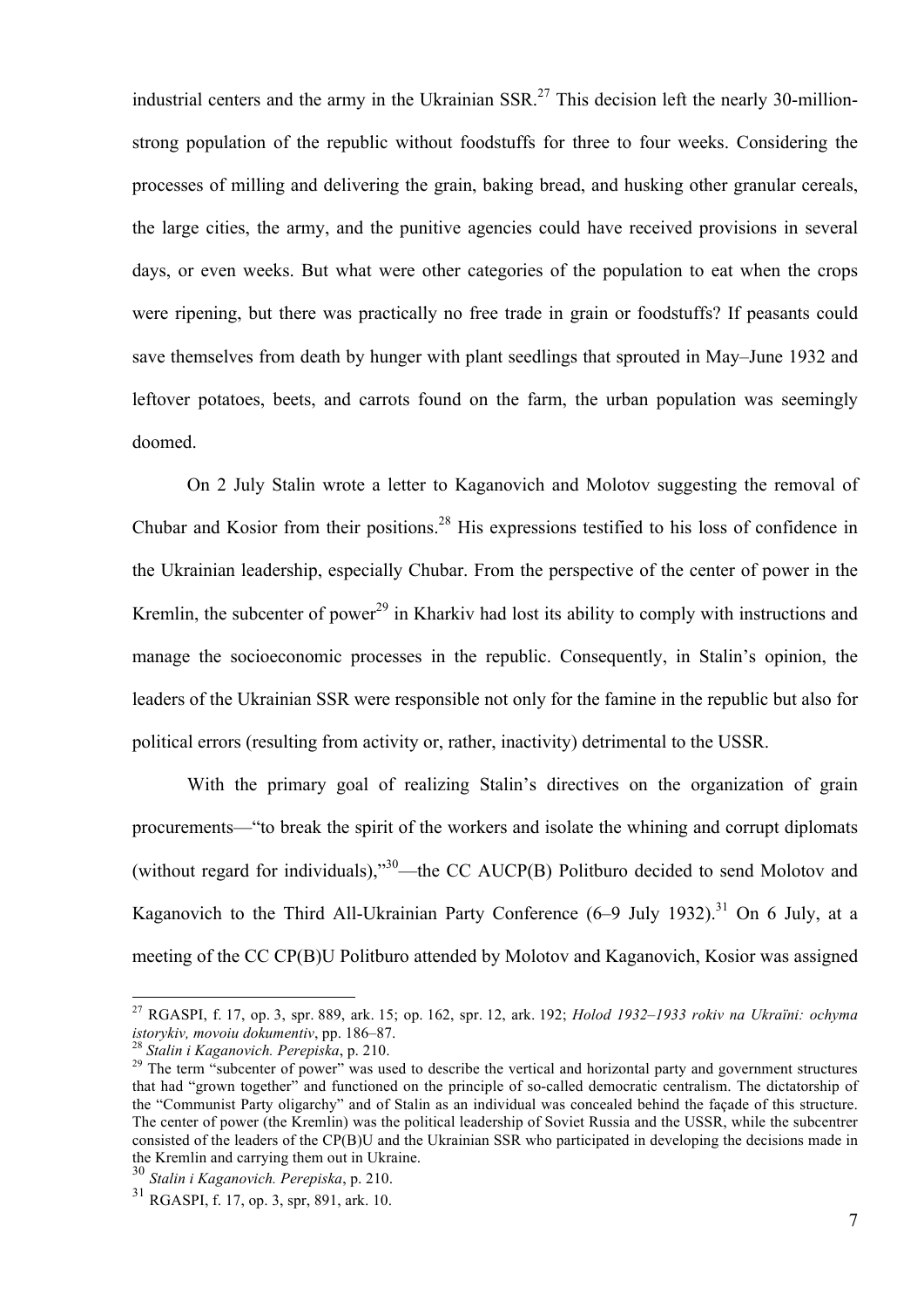to edit the draft resolution of the party conference. The decision of the CC CP(B)U Politburo "On the grain-procurement plan," on account of which Moscow's representatives had traveled to Kharkiv, was of central political significance. It read: "To deem appropriate the grainprocurement plan established by the CC AUCP(B) for the agricultural sector in the amount of 356 million poods [5,696,000 tonnes] and adopt it for unconditional fulfillment."<sup>32</sup>

The decision was something of a political victory for Molotov and Kaganovich, but it did not come easily. If one carefully analyzes the remarks delivered by the Ukrainian Politburo members Mykola Skrypnyk, Hryhorii Petrovsky, and Vlas Chubar, as well as some county party secretaries at the conference, the general view of the Ukrainian officials becomes apparent: the grain-procurement plan was unrealistic and had to be reduced.<sup>33</sup> In a letter to Stalin dated 6 July 1932, Molotov and Kaganovich described the discussion of the procurement plan at the meeting of the CC CP(B)U Politburo and the Third All-Ukrainian Party Conference: "We categorically rejected a review of the plan, demanding the mobilization of party forces to deal with losses and the squandering of grain...."<sup>34</sup> It was noted in the resolution that the conference adopted for unconditional fulfillment the grain-procurement plan established for the republic, demanding that the higher and local party and government apparatus of Ukraine "mercilessly expose opportunists, capitulators, and whiners."<sup>35</sup> Thus Molotov and Kaganovich managed to achieve their main goal: the largest Communist Party in a national republic of the USSR, with almost half a million members, was officially validating the course taken by Stalin and his henchmen for the realization of the new grain-procurement campaign.

The Kremlin leaders well understood that they were condemning millions of people to death. The logic of their actions might be explained as follows: should grain procurements be rejected, that would negatively impact wheat exports, the influx of hard currency, the purchase of

 <sup>32</sup> See *Holod 1932–1933 rokiv na Ukraïni: ochyma istorykiv, movoiu dokumentiv*, p. 194.

<sup>33</sup> See *Partiino-radians'ke kerivnytsvo USRR pid chas Holodomoru 1932–1933 rr.: Vozhdi. Pratsivnyky, Aktyvisty. Zbirnyk dokumentiv ta materialiv*, comp. V. Vasyl'iev, N. Vert, and S. Kokin (Kyiv: Instytut istoriï Ukraïny NAN Ukraïny, 2013), pp. 33–57. <sup>34</sup> *Stalin i Kaganovich. Perepiska*, p. 219. <sup>35</sup> *Komunistychna partiia Ukraïny v rezoliutsiiakh i rishenniakh z'їzdiv, konferentsii i plenumiv TsK*, 2 vols., ed. V.

I. Iurchuk et al. (Kyiv: Politvydav Ukraïny, 1976), vol 1, *1918–1941*, pp. 750*–*52.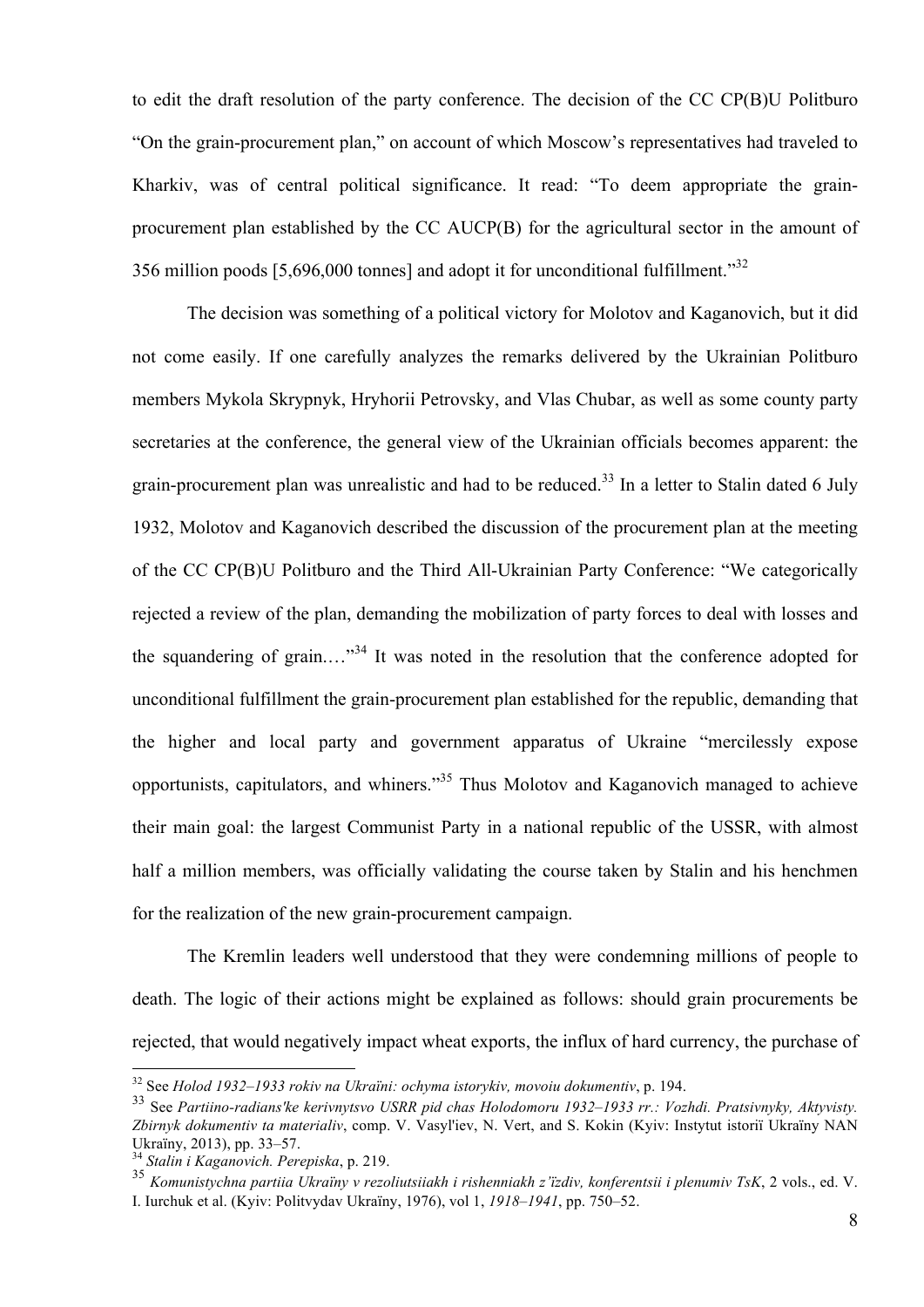equipment for factories being built and, finally, the so-called "tempo of socialist construction." It would then have become necessary to recognize the fallibility of the policy of the "great leap" taken by Stalin and his henchmen, which would have resulted in their complete discreditation and an end to all their life aspirations.

Stalin knew well and took into account the extent of dissatisfaction with his policies in society and in the Communist Party itself (confirmed by the case of Martemian Riutin).<sup>36</sup> Along with the group of leaders who supported him, he understood that if they decided not to implement those policies, they might find it impossible to maintain their hold on power in the party and the country. In other words, given the deep socioeconomic crisis born of their irresponsible policy, opportunities for Stalin's cohort to change course or tactics were severely limited. Those individuals preferred to continue to the end, condemning millions to death. After all, the ultimate goal of their policy was the creation of a "communal state" (following Vladimir Lenin), for which it was necessary to create artificial non-market economic relations and rebuild the structure of society (in accordance with the Bolshevik Marxist world view characteristic of Stalin and his comrades-in-arms). According to these ideological factors, the state was to play the leading role in imposing a collective farm system, fulfilling the policy of grain procurement, and waging mass repressive actions against various segments of the population.

On 20 July 1932, Stalin sent a letter to Kaganovich and Molotov about drafting a law to protect socialist ownership. In the letter he gave the OGPU USSR a directive to assume strict control over the countryside, all "active proselytizers opposed to the new collective farm order, active proselytizers promoting the idea of leaving the collective farm—to remove them and send

<sup>&</sup>lt;sup>36</sup> Martemian Riutin had been a Bolshevik Party member since 1914. In 1930, when he was a candidate for membership in the CC AUCP(B), he distributed an appeal among party officials titled "To All Members of the CC AUCP(B)" in which he accused Stalin of usurping power. He developed an ideological platform titled "Stalin and the Crisis of Proletarian Dictatorship" that was disseminated in circles of the party apparatus. Riutin claimed that Stalin was a traitor to Leninist ideals and demanded that Stalin be banned from holding power in the Communist Party. He was arrested in 1932 and accused of establishing a counterrevolutionary organization, the Union of Marxist-Leninists, to combat the Soviet government. In the case developed on Stalin's initiative by an OGPU USSR team in 1932–33, more than thirty individuals were held criminally liable in extrajudicial proceedings, including the former high-ranking party officials Lev Kamenev and Grigorii Zinoviev. In 1937, Riutin was again accused and sentenced to execution. See *Reabilitatsiia: Politicheskie protsessy 30–50-ykh godov*, gen. ed. A. N. Iakovlev (Moscow: Politizdat, 1991), pp. 92–104.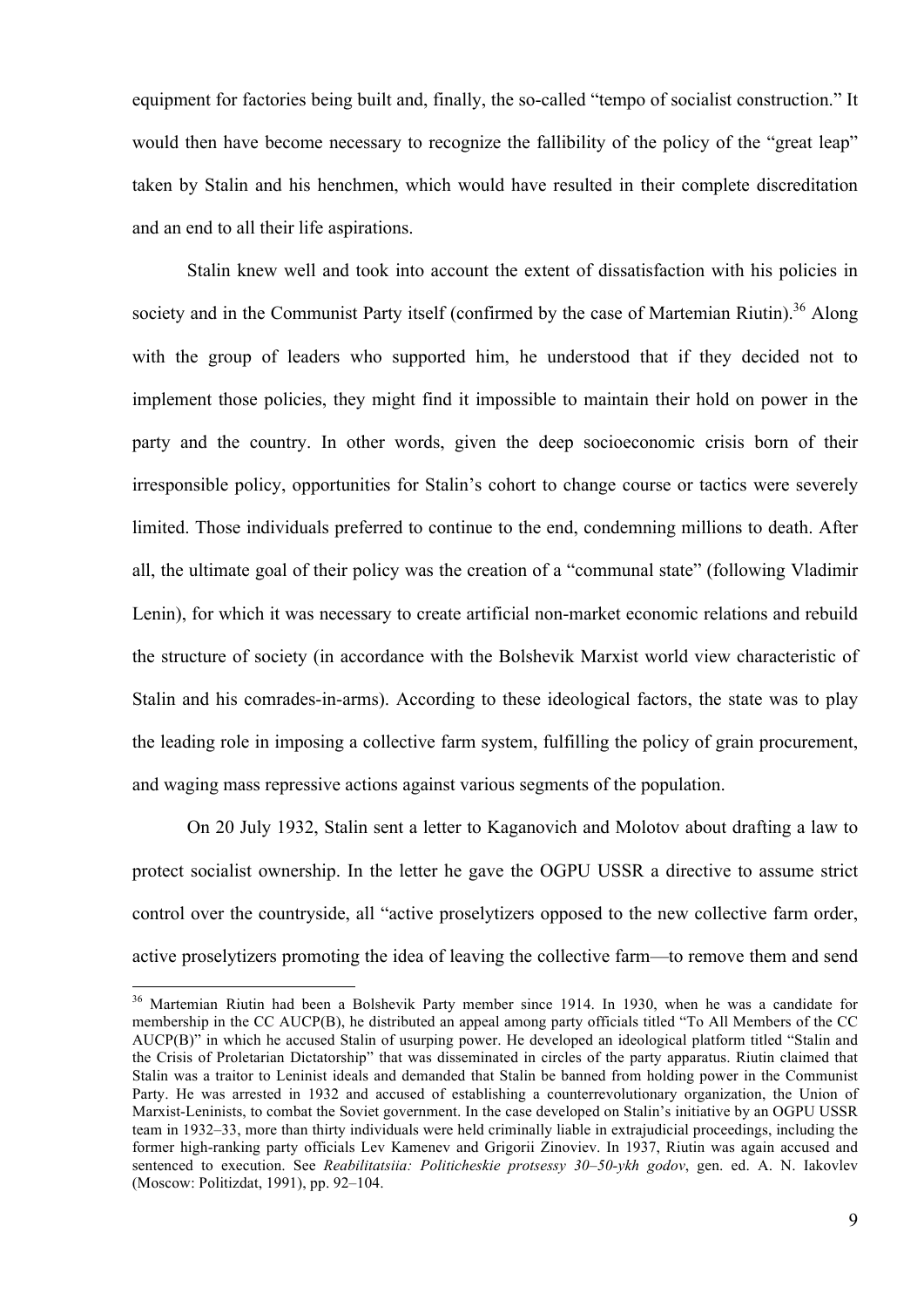them to a concentration camp." A similar fate awaited second-hand dealers and profiteers. The leaders of the state security agencies were ordered immediately to activate an intelligence/information network for the detailed exposure of the "hostile element" and study of attitudes among the peasantry. As far as Stalin was concerned, the Chekists could begin a widespread repressive action against the social categories noted above by the end of August 1932.<sup>37</sup>

Kaganovich wrote to Stalin on 24 July 1932 that, after the meeting of the CC AUCP(B) Politburo, the leaders of the OGPU with Viacheslav Menzhynsky at the helm were summoned. During the meeting with members of the Politburo, the leaders of the OGPU USSR were read the excerpt from Stalin's letter concerning the primary objectives of the Chekists. In response, they promised that in the near future they would develop an appropriate plan of action and inform Stalin accordingly.<sup>38</sup>

On 7 August 1932, a law was adopted on the protection of public property.<sup>39</sup> Popularly known as the "Five Stalks Law," it provided for execution, along with the confiscation of all assets, for theft of collective farm or cooperative property, or, given mitigating circumstances, imprisonment for a minimum of ten years, also with the confiscation of all assets. Amnesty in such legal cases was forbidden. It should be noted that the law was diligently drafted in July 1932 at the initiative of Stalin, who incorporated his own amendments and additions.<sup>40</sup> In all likelihood Stalin was aware, upon familiarizing himself with the letters from Chubar and Petrovsky, that hungry peasants were being driven to steal grain from the fields. Thus his initiative was not a reaction to the situation but an anticipation of peasant actions. He therefore proposed to criminalize such actions in legislation: the peasants were to die of hunger but were not to touch the grain in the fields.

<sup>37</sup> *Stalin i Kaganovich. Perepiska*, pp. 235–36. <sup>38</sup> Ibid., p. 243. <sup>39</sup> *Pravda*, 8 August 1932. 40 *Stalin i Kaganovich. Perepiska,* pp. 245–46, 249, 260.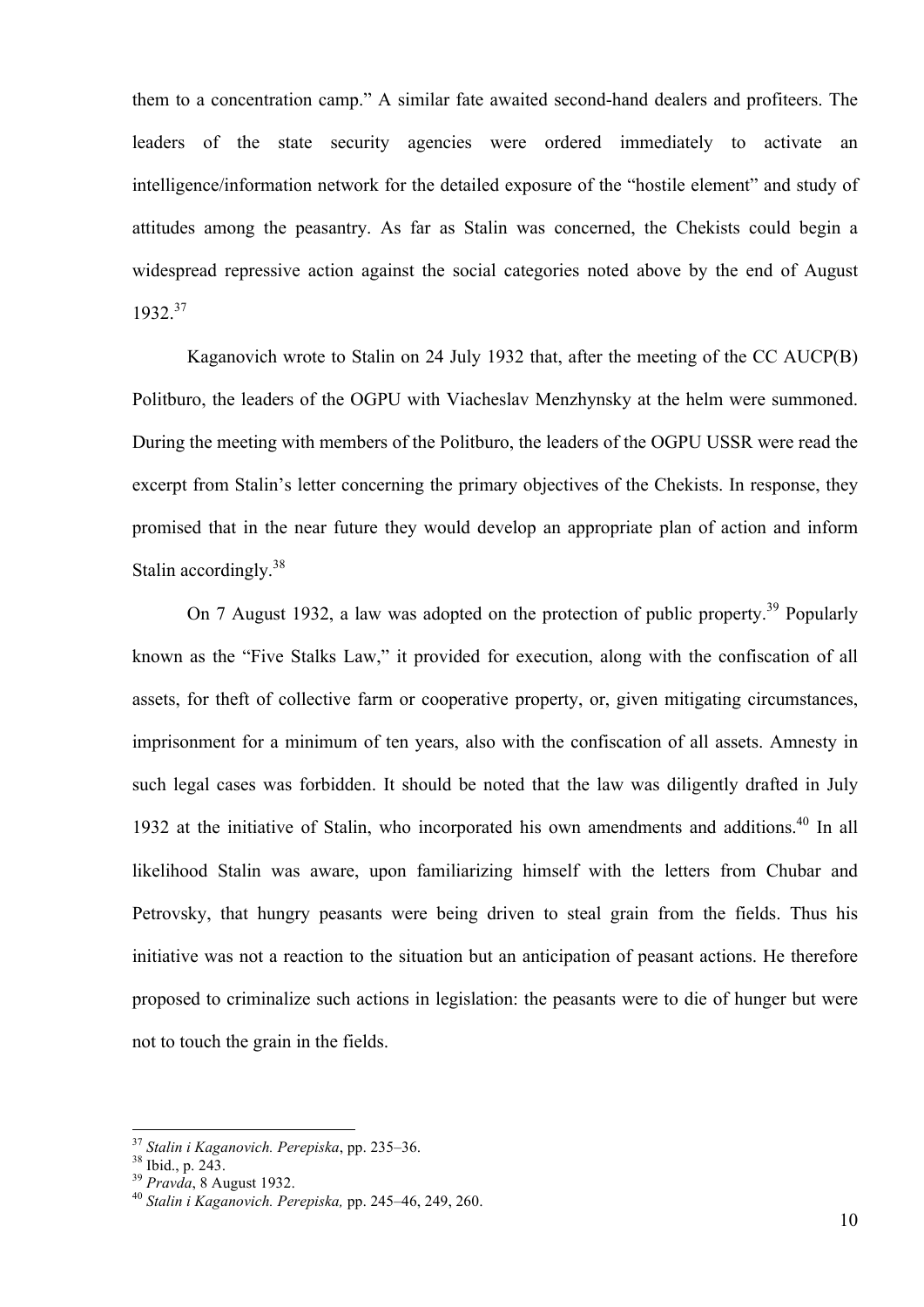Along with the strengthening of repressive policies, Stalin, dissatisfied with the "political maturity" and organizational capabilities of the Soviet Ukrainian leadership, attempted to enforce stricter controls over its activities. On 11 August he wrote Kaganovich a letter in which he stated that "We may lose Ukraine," alleging that a widespread Polish intelligence network was active in the republic, while "Petliurites" in the CC CP(B)U might oppose the political line. The leadership of the CP(B)U, in his opinion, did not see the danger. In conjunction with this assessment of the situation, Stalin suggested appointing Kaganovich as secretary general of the CC CP(B)U, while leaving him in the position of secretary of the CC AUCP(B). He also deemed it expedient to appoint Vsevolod Balytsky as head of the GPU Ukrainian SSR, while leaving him in the position of deputy head of the OGPU USSR. In addition, Stalin suggested replacing Chubar as head of the CPC Ukrainian SSR with one of the leaders of the central agricultural administrations and transferring Chubar to the post of Molotov's deputy in the CPC USSR. Kosior was to assume the post of secretary of the CC AUCP(B). Further in the letter, Stalin outlined the strategic objectives of the Soviet leaderhip with respect to Ukraine: "…Our goal must be to transform Ukraine as quickly as possible into a true bastion of the USSR, a truly exemplary republic. No expense should be spared. Without these and similar measures (the economic and political reinforcement of Ukraine, its border counties first and foremost, etc.), I repeat, we may lose Ukraine."<sup>41</sup>

It is difficult to assess the likelihood of an active widespread revolt by Ukrainian peasants, with the support of elements of the local leadership, against the central authorities. More than likely, the people, weakened by hunger, were not physically capable of action. Stalin recalled how the forces of the GPU Ukrainian SSR had suppressed mass, specifically armed, anti-collectivization actions by peasants in early 1930. The incursion of Polish armies into Ukraine in case of a peasant uprising was also unlikely. In my opinion, the rationale behind Stalin's political accusations against the leadership of the Ukrainian SSR was above all

 <sup>41</sup> Ibid., pp. 273–75.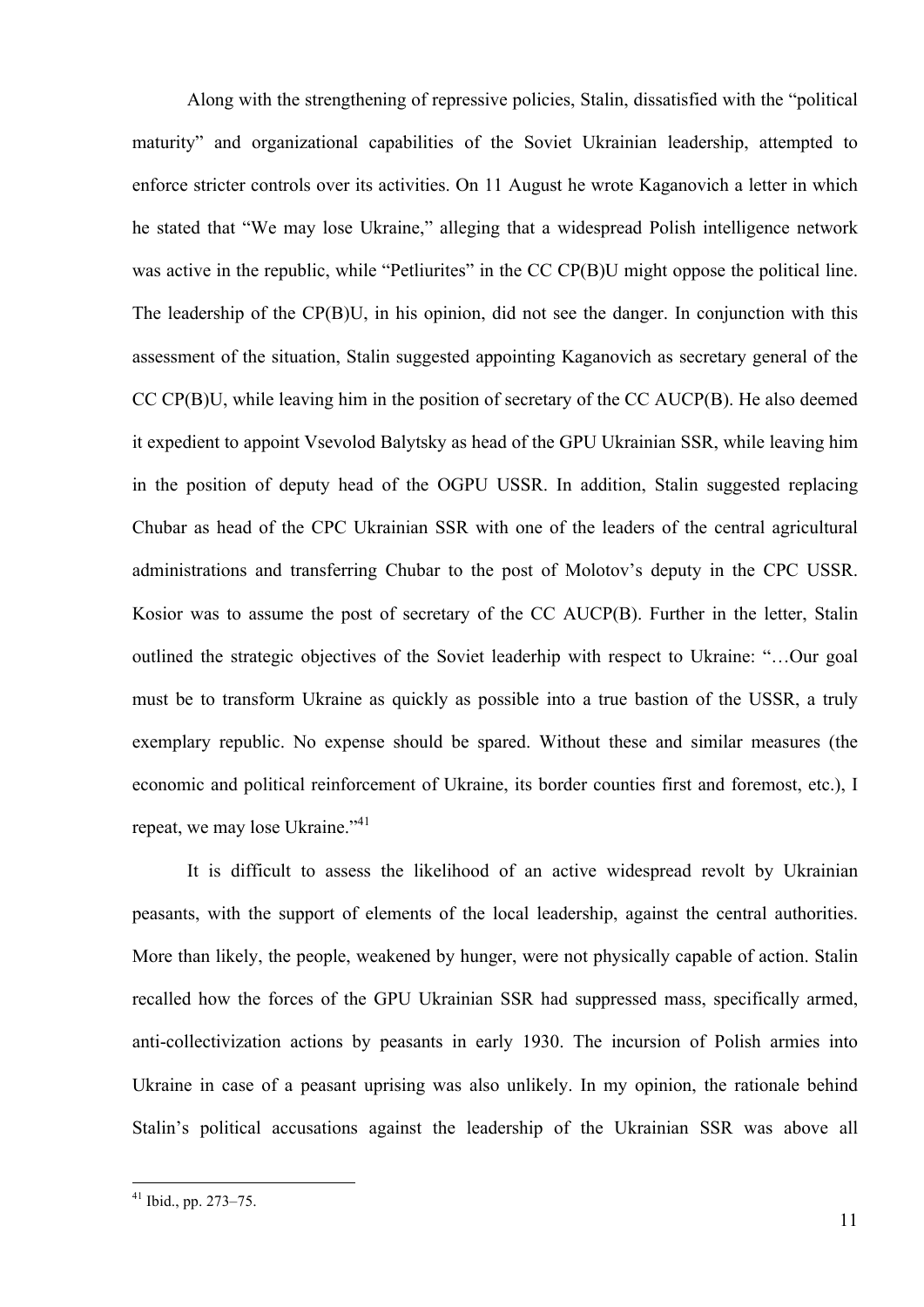preemptive in nature, with the goal of establishing stricter controls over the higher-ranking officials of the Ukrainian SSR and the party and government functionaries at the provincial and county levels, as well as preventing manifestations of their dissatisfaction.

After several days, Kaganovich received a new letter from Stalin reiterating that the only appropriate replacement for Kosior would be Kaganovich, but it would be inexpedient to send him to Ukraine immediately: "We would weaken the Secretariat of the CC.… As for Chubar, we can leave him be for now and see how he works out."<sup>42</sup> In my opinion, Stalin rejected the idea of sending Kaganovich to Ukraine so as to maintain control over the party's vertical chain of command in the USSR, which formed the skeleton of all other authorities and management structures of the communist regime. Given the crisis situation, Kaganovich, who was personally devoted to Stalin, was needed in the Kremlin no less than Molotov, who headed the government vertical chain of command. Stalin doubtless understood the depth of the socioeconomic crisis and the potential scale of the new famine looming in Ukraine. However, seeing no new political figures capable of implementing his political line in the Ukrainian SSR, he decided to leave the higher-ranking political leadership of the republic in place, while "reinforcing" the functionaries of the lower administrative ranks.

On 16 September, the CC AUCP(B) Politburo appointed Ivan Akulov (previously first deputy head of the OGPU USSR) first secretary of the Donetsk provincial party committee and Sarkis Sarkisov (previously head of the All-Union Grain-Procurement Association) secretary of the Donetsk provincial party committee responsible for supply. Within a month, Akulov was elected a member of the Politburo and Organizational Bureau of the CC CP(B)U, as well as secretary of the CC CP(B)U responsible for the Donbas.<sup>43</sup>

With these appointments, Stalin began the realization of his plans to reinforce the leadership of Ukraine with people loyal to his course of action. On 1 October, the Politburo of

 $42$  RGASPI, f. 81, op. 3, spr. 99, ark. 145–51, 170–71.

<sup>43</sup> RGASPI, f. 17, op. 3, spr. 900, ark. 34; A. S. Blinov, *Ivan Akulov* (Moscow: Politizdat, 1967), pp. 70–71; R. W. Davies, *Crisis and Progress in the Soviet Economy, 1931–1933* (London: Palgrave, 1996), p. 381.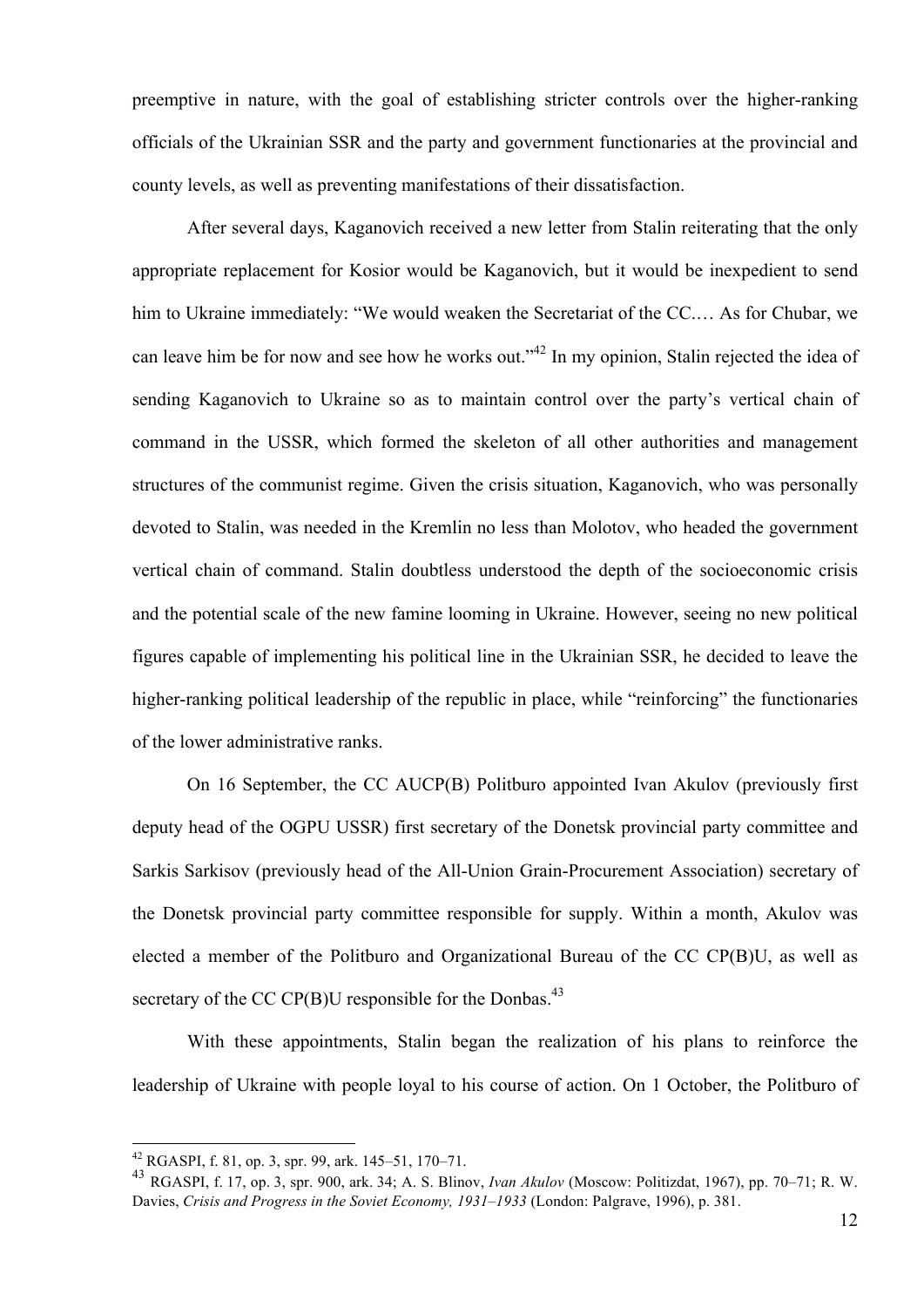the CC AUCP(B) resolved to appoint as second secretary of the CC CP(B)U the firm and energetic first secretary of the Central Volga territorial committee of the AUCP(B), Mendel Khataevich.<sup>44</sup> On 9 and 15 October, three first secretaries of provincial party committees were confirmed: Vasilii Stroganov in Dnipropetrovsk, Vladimir Cherniavsky in Vinnytsia, and Pavel Markitan in Chernihiv. To strengthen control over the apparatus of the GPU Ukrainian SSR, on 25 November 1932 the CC AUCP(B) Politburo appointed Vsevolod Balytsky (deputy head of the OGPU USSR) as plenipotentiary of the OGPU USSR in Ukraine, giving him direct authority over the entire GPU Ukraine apparatus for a six-month period. Balytsky was obligated to report every twenty days on the work of the GPU Ukraine organs.<sup>45</sup>

During the first weeks of October, grain-procurement rates in Ukraine dropped sharply, and members of the CC CP(B)U Politburo traveled to the provinces, while Khataevich coordinated grain procurements in Kharkiv. As a result, a precedent was set: the secretary of the CC CP(B)U appointed by the Kremlin began directing the work of the first secretary of the CC CP(B)U. By 25 October, the general plan in Ukraine was 39 percent fulfilled, while the monthly objective was 22 percent fulfilled.<sup>46</sup> In the North Caucasus, by 20 October only 18 percent of the monthly target had been fulfilled.<sup>47</sup> Alarmed, on 22 October the CC AUCP(B) Politburo decided to dispatch a group of all-Union leaders headed by Molotov to Ukraine and another, headed by Kaganovich, to the North Caucasus.<sup>48</sup> Thus, the leader of the government chain of command, Molotov, and of the party chain of command, Kaganovich (Stalin was officially on leave), were to hasten the establishment of state grain reserves by ensuring their procurement in two regions of the USSR. The actions of those groups, which referred to themselves as commissions, demonstrated that the leadership of the AUCP(B) with Stalin at the helm had gone over to

<sup>44</sup> RGASPI, f. 17, op. 3, spr. 902, ark. 9. <sup>45</sup> *Lubianka. Stalin i VChK-GPU-OGPU-NKVD. Arkhiv Stalina. Dokumenty vysshykh organov partiinoi i* gosudarstvennoi vlasti. Ianvar' 1922–dekabr' 1936 g., comp. V. N. Khaustov et al. (Moscow: MFD, 2003), p. 340.<br><sup>46</sup> TsDAHO, f. 1, op. 6, spr. 237, ark. 81, 84–85, 92, 120; TsDAVOVU, f. 318, op. 1, spr. 9, ark. 67.<br><sup>47</sup> Iv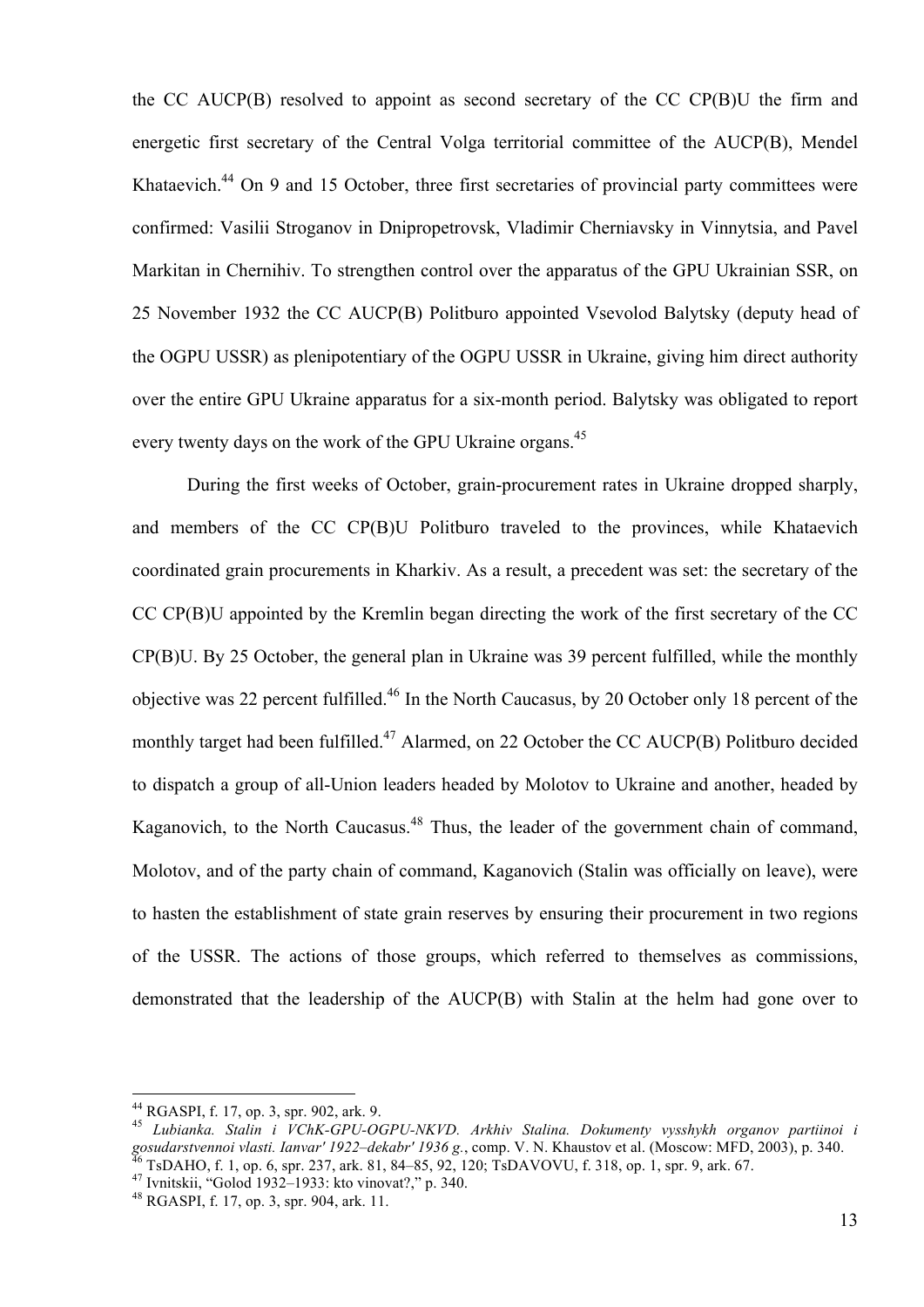actions of mass repression against the population; hence their activity can in no way be classified as grain procurement per se.

On 29 October, Molotov's commission arrived in Kharkiv.<sup>49</sup> From that point on, decisions of the republican leadership were made with the direct participation of or according to directives from members of the commission. In this context, we can draw the conclusion that the Kremlin assumed direct management of the republic, circumventing the subcenter of power. On the same day, a meeting of the CC CP(B)U Politburo was held with the participation of the first secretaries of the Ukrainian provincial party committees. All provincial officials expressed support for reducing the grain-procurement plans. Molotov agreed to cut back the Ukrainian plan by 60–70 million poods (960,000–1,120 thousand tonnes) but categorically insisted on raising the remaining 165–175 million poods (2,706–2,870 thousand tonnes). In addition, he subjected the Ukrainian leadership to harsh criticism, accusing its members of inability to fulfill the grainprocurement plan. 50

On 30 October, the CC AUCP(B) Politburo accepted Molotov's proposal and cut back the Ukrainian grain-procurement plan by 70 million poods  $(1,120)$  thousand tonnes).<sup>51</sup> The Ukrainian leaders returned to the provinces, attempting to procure the requisite grain. Molotov himself, in a telegram to Stalin, requested the dispatch from Moscow to Ukraine of 50–70 experienced communists to work on procurement for a month. In addition, the head of the Soviet government wrote that, at his directive, the sale of certain manufactured goods to collective and individual farms was being halted. 52

On 1 November Molotov traveled to Odesa province, and then to Dnipropetrovsk province, to better understand the local situation. Judging from the telegrams accompanying the work of his commission, early November saw the introduction of a widespread ban on the sale of

<sup>&</sup>lt;sup>49</sup> *Komandyry velykoho holodu*, p. 228.<br><sup>50</sup> Ibid., pp. 228–29.<br><sup>51</sup> Ibid., p. 229.

<sup>52</sup> RGASPI, f. 82, op. 2, spr. 141, ark. 7.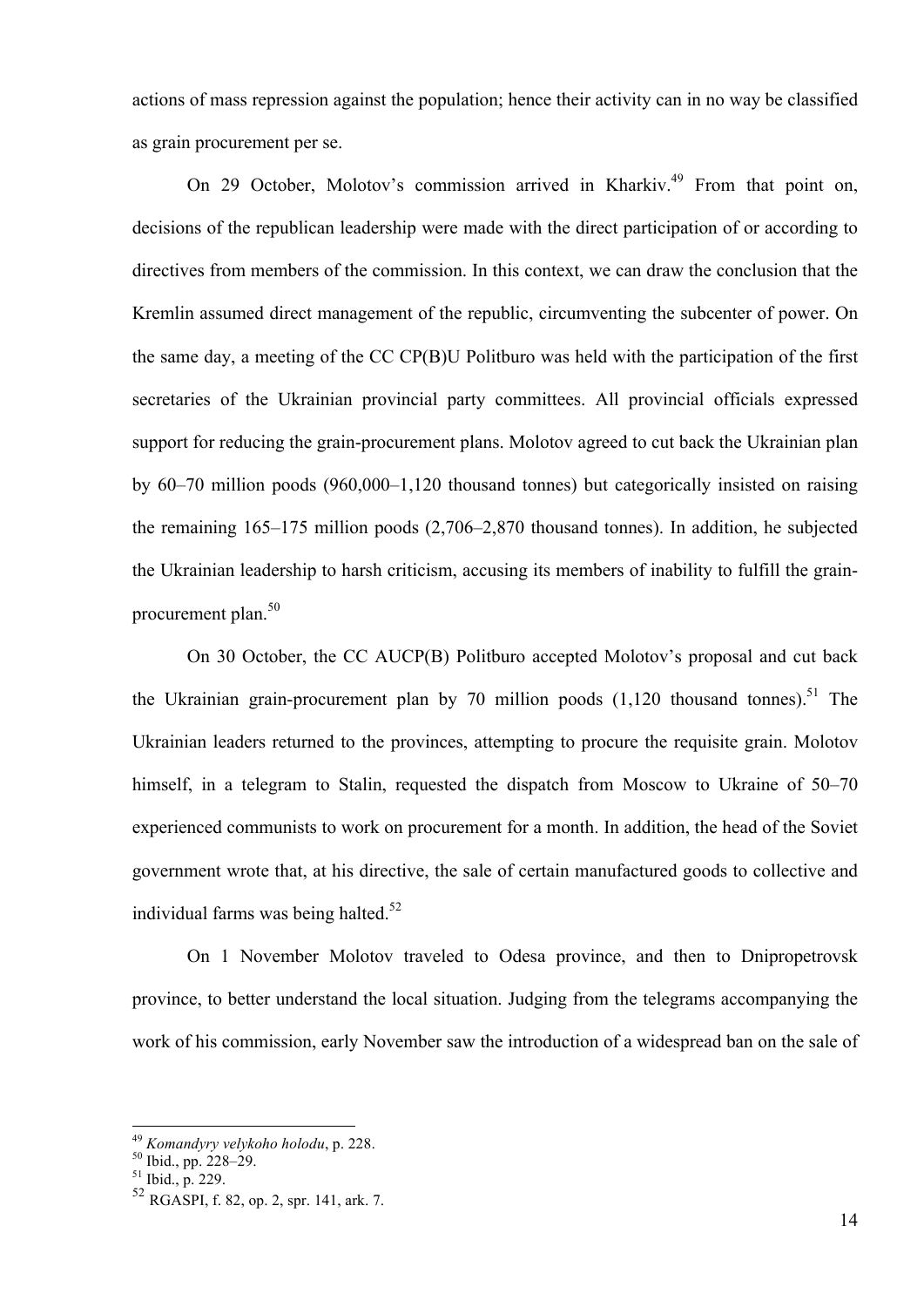manufactured goods in Ukraine.<sup>53</sup> On 5 November, Molotov demanded that provincial and county leaders conduct an inventory of grain near the threshing machines with the assistance of special troikas and auditors who were to track the threshing.<sup>54</sup> A directive was also issued to investigate the distribution of additional grain advances on collective farms.<sup>55</sup>

But it was repressive measures that became the principal method of grain procurement. In the directive of 5 November issued to secretaries of provincial party committees, Molotov and Khataevich demanded "merciless punishment of criminal elements in collective farm management on the basis of the well-known decree on protecting communal property."<sup>56</sup> Meanwhile, the CC CP(B)U required judicial bodies to give priority to grain-procurement cases "generally with hearings by circuit courts on the spot and the application of harsh repressive measures."<sup>57</sup> In every province, no fewer than 5–10 mobile judicial groups were created for that purpose. On 6 November, Molotov departed for Moscow.<sup>58</sup> On 8 November, Kosior warned all provincial and county party leaders on behalf of the CC CP(B)U that if they did not ensure a rapid improvement of grain deliveries, resolute action would be taken with regard to the counties. This was a direct threat to party officials.<sup>59</sup> On 9 November, a directive arrived from the CC AUCP(B) about the confiscation of all goods from counties that were not fulfilling the plan.<sup>60</sup> On 11 November, the CC CP(B)U Politburodecided to end the sale of manufactured goods to individual farmers who refused to turn over their grain to the state.<sup>61</sup> The plan was to post lists with the names of those individuals in stores and markets. They were charged all applicable fines and payments. Those who were "sabotaging the grain procurements" and those found with grain buried in pits were to be resettled outside the county, and the most active deported from the province. It was proposed that kulaks who refused to give up their grain be

<sup>&</sup>lt;sup>53</sup> Komandyry velykoho holodu, p. 231.<br><sup>54</sup> Ibid., pp. 233–34.<br><sup>55</sup> Ibid., p. 235–37.<br><sup>56</sup> Ibid., p. 236.<br><sup>57</sup> RGASPI, f. 82, op. 2, spr. 141, ark. 12–16, 18; TsDAHO, f. 1, op. 6, spr. 237, ark. 177.<br><sup>58</sup> Telegram dispatc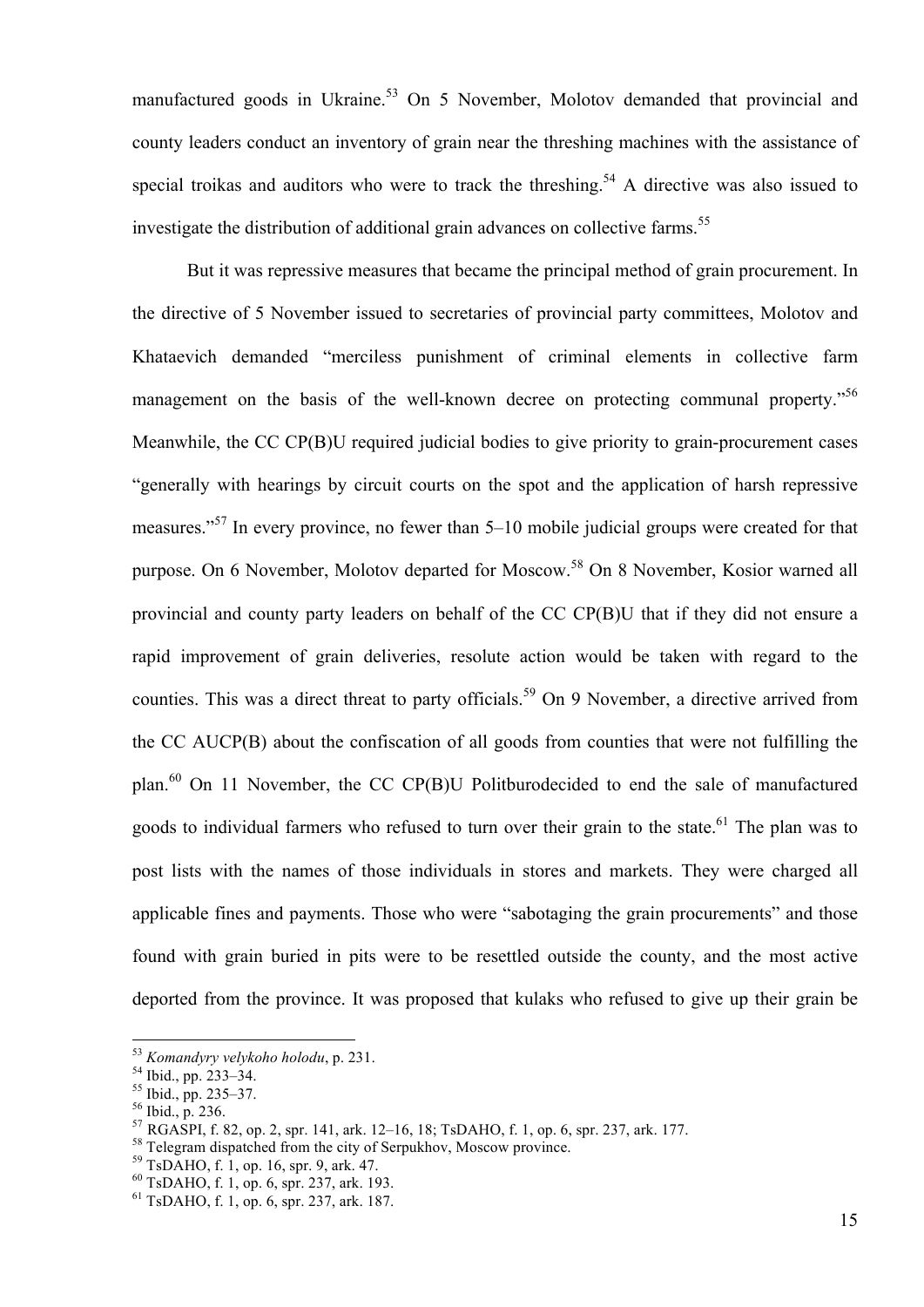arrested and their property sold. They, too, were to be resettled outside the province. An additional 80 cadets from the Poltava military academy and 120 individuals from Kharkiv were dispatched to the grain stockpiles.<sup>62</sup>

On 18 November Molotov returned to Kharkiv and took part in a meeting of the CC  $CP(B)$ U Politburo.<sup>63</sup> Evidently, Stalin was very annoyed with the progress of grain procurements, so Molotov immediately took a very hard line. At the Politburo session that he attended, a resolution was adopted "On measures to strengthen grain procurements." In accordance with it, six hundred communist functionaries from industrial centers were dispatched in brigades of three or four to villages where "kulak sabotage and lack of organization in party activity had become particularly acute." These brigades were in fact allowed to conduct searches of peasant homesteads, confiscating not only grain but all foodstuffs. All in-kind reserves on collective farms were transferred to the grain-procurement reserve. It was forbidden to provide any advances in kind to collective farms that had not fulfilled the grain-procurement plan. Grain "stolen from collective and state farms" was systematically confiscated, and fines in kind were imposed in a quantity equal to a fifteen-month quota of meat procurements. It was also decided, "on the basis of the decree of 7 August, to charge storekeepers, bookkeepers, accountants, superintendents, and weighers who conceal grain from inventory and compile false inventory data with the goal of abetting theft and embezzlement as thieves of state and communal property…." To overcome opposition to grain procurements, which was unambiguously attributed to "kulaks," the CC CP(B)U resolved to blacklist collective farms that did not fulfill their plans. Run-of-the-mill communists were subjected to a purge in the party organizations of Snihurivka and Frunzivka counties of Odesa province, as well as Solonianka, Vasylkivka, and Velyka Lepetykha counties of Dnipropetrovsk province. Moreover, those purged were to be

<sup>62</sup> TsDAHO, f. 1, op. 6, spr. 237, ark. 178, 187–88, 193–94; op. 16, spr. 9, ark. 46. <sup>63</sup> See *Komandyry velykoho holodu,* p. 238.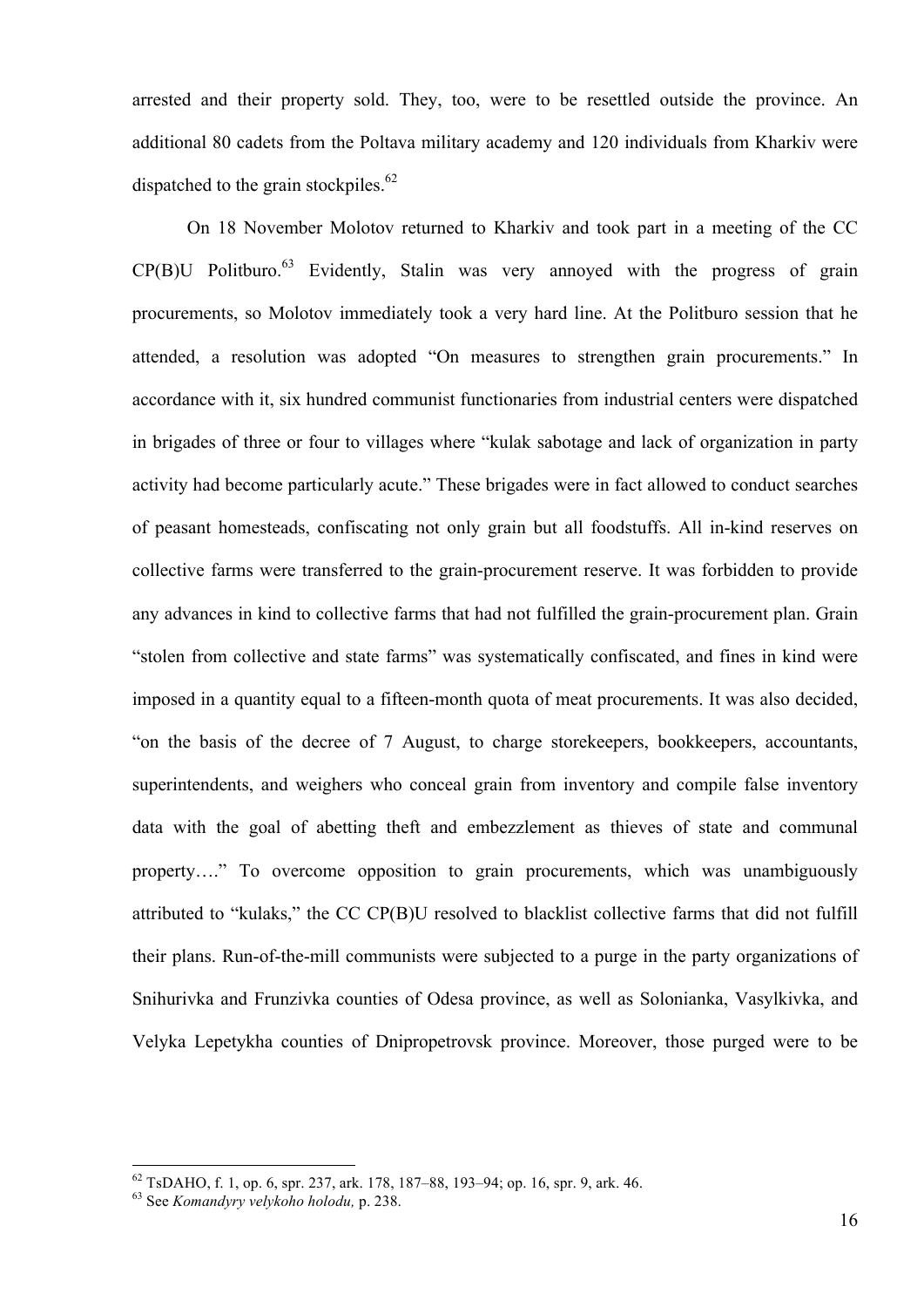resettled as "politically dangerous." Such measures against communists expelled from the party had never been so broadly applied.<sup>64</sup>

It is very revealing that the fifth point in the minutes of the CC CP(B)U Politburo meeting of 18 November was a decision "On transporting grain in the month of November." Accordingly, Ukraine, in addition to its export obligations, had until 8 December to deliver 99,000 tonnes of grain and 23,000 tonnes of wheat flour to Moscow, Ivanovo, the Transcaucasus, Gorky, Leningrad, Belarus, and the Crimea. Furthermore, it was planned to move out all stockpiles of commercial and *nepfond* wheat stored in railway depots. <sup>65</sup> That would leave Ukraine with an insufficient reserve of grain. At the time, 7,159,500 people in Ukraine were dependent on centralized supply.<sup>66</sup> The grain removed from the republic could have provided them with a regular daily grain ration (1 kg) for two weeks, or a short ration for a longer period. It is quite understandable that historians can come up with different interpretations of such actions by the Kremlin authorities and their subordinates in the republics. But why was it found necessary to remove these grain reserves from the territory of the Ukrainian SSR? I consider it premature to draw a definitive conclusion, since it remains unknown even now whether similar quantities of grain were being removed from other regions of the USSR.

The actions of Molotov and Stalin provoked dissatisfaction among Ukrainian party functionaries. This was sensed by Molotov, who addressed a meeting of Kharkiv party activists on 18 November with an explanation of the rationale for those measures. Two days later, in a telegram to Stalin, Molotov explained that the meeting was necessary "because there are opportunistic vacillations among a considerable segment of the Ukrainian functionaries...."<sup>67</sup> Molotov's correspondence with local officials on the issue of grain procurements shows that the head of the Soviet government attempted to provide theoretical justifications for the extreme

 <sup>64</sup> See *Holod 1932–1933 rokiv na Ukraïni: ochyma istorykiv, movoiu dokumentiv*, pp. 250–61; TsDAVOVU, f. 813, op. 1, spr. 10, ark. 32.<br><sup>65</sup> TsDAVOVU, f. 1, op. 6, spr. 237, ark. 197.

 $^{66}$  TsDAVOVU, f. 318, op. 1, spr. 647, ark. 8–10, 13. This does not include all individuals on the central distribution list. See n. <sup>9</sup> above. The number of those individuals was constantly increasing. 67 RGASPI, f. 82, op. 2, spr. 141, ark. 42.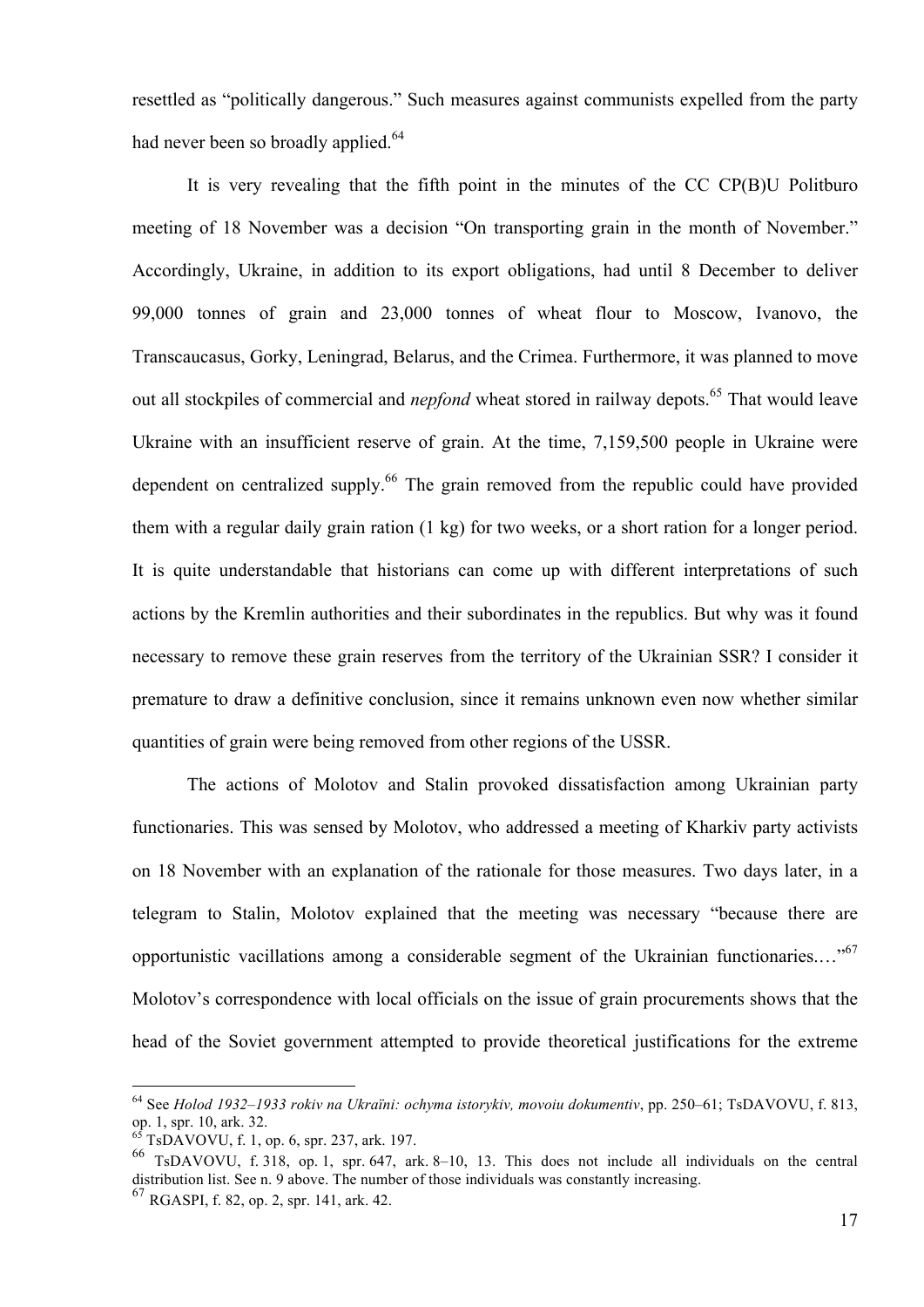ruthlessness of his actions. In his interpretation, the repressive line taken by the Soviet leadership was a reciprocal reaction to the "new tactics of the class enemies" in the village. Molotov asserted that kulak agents had infiltrated the collective farms through many "cracks and holes," deftly masquerading as "friends" of the collective farmers. He proposed to aim the "cutting edge of political action" against thieves of the collective farmers' grain.<sup>68</sup>

In practice, such "action" took the form of a GPU Ukrainian SSR operation that commenced on 20 November and continued until February 1933. Between November 1932 and January 1933, more than 390 "anti-Soviet, counterrevolutionary insurgent, and chauvinist" organizations and groups were liquidated, 37,797 individuals arrested, and more than 12,000 cases reviewed, as a result of which 719 individuals were sentenced to execution by firing squad, 8,003 sent to concentration camps, and 2,533 deported.<sup>69</sup> Published data reveals that in 1932, 2,728 people were executed in the USSR.<sup>70</sup> According to statistics compiled by Roman Podkur, between August and December 1932 929 individuals were sentenced to execution in the Ukrainian SSR.<sup>71</sup> Thus, those sentenced to execution in Soviet Ukraine in the course of five months accounted for almost 30 percent of the total number of those executed in the USSR in 1932.

A similar approach to grain procurements was also characteristic of Kaganovich, who headed the commission dispatched to the North Caucasus. A year later, Boris Sheboldaev recounted that Stalin had refused seed assistance to Kuban farmers for the fall sowing and had blamed local officials for their inability to carry out the political line effectively. At a joint plenum of the CC and CCC AUCP(B) in January 1933, Kaganovich said that Stalin had specifically directed the attention of the North Caucasus leadership to the imperative of fighting

 <sup>68</sup> RGASPI, f. 82, op. 2, spr. 141, ark. 29–30.

<sup>69</sup> *Holod 1932–1933 rokiv v Ukraïni: prychyny ta naslidky*, ed. V. M. Lytvyn et al. (Kyiv: Naukova dumka, 2003), p. 94.

<sup>70</sup> *Reabilitatsiia: Kak ėto bylo. Mart 1953 – mart 1956 gg. Dokumenty Prezidiuma TsK KPSS i drugie materialy*, 3 vols., comp. A. N. Artizov et al. (Moscow: MFD, 2000), 1: 76–77.<br><sup>71</sup> Roman Podkur, review of "*Rozsekrechena pam'iat': Holodomor 1932–1933 rokiv v Ukraïni v dokumentakh* 

*GPU–NKVD* [Declassified Memory: The Holodomor of 1932–1933 in Ukraine in GPU–NKVD Documents], comp. V. Borysenko, S. Kokin, O. Stasiuk, and Yu. Shapoval (Kyiv: Stylos, 2007), 604 pp.," *Holodomor Studies* 2, no. 1 (Winter–Spring 2010): 150.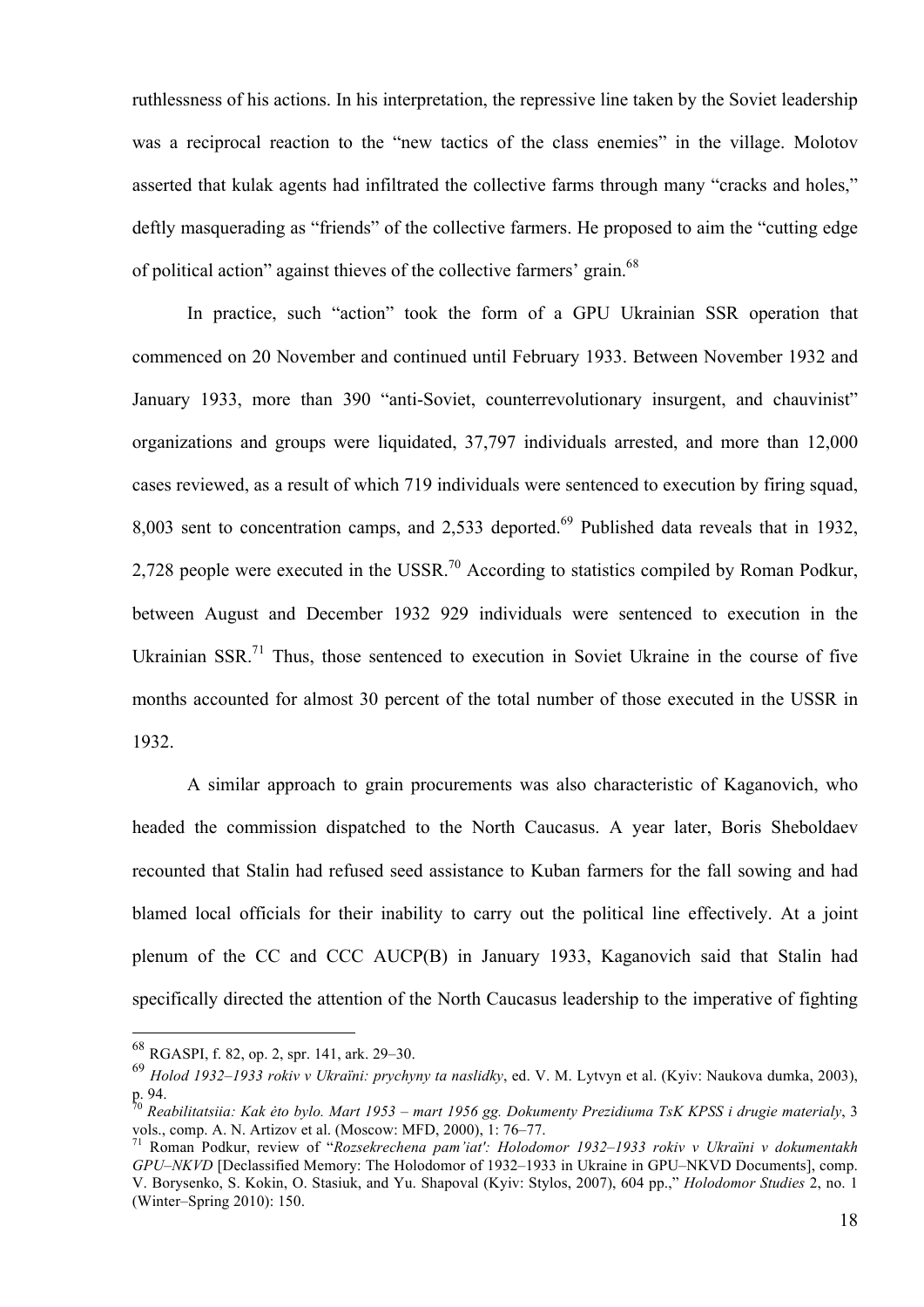the class enemy that was sabotaging the grain procurements and sowing. The remarks delivered at the plenum by Sheboldaev and Kaganovich were carefully analyzed by the Japanese scholar Nobuo Shimotomai, who published an article in 1983 on the activities of Kaganovich's commission in the North Caucasus.<sup>72</sup> Shimotomai based his work on published sources accessible at the time. Documents that have become available in recent years confirm his conclusions about Kaganovich's extremely ruthless repressive actions in the region.<sup>73</sup>

Returning to events in Ukraine, we note that after the departure of Molotov's commission, the rate of grain procurements fell dramatically. At the beginning of December 1932, Kosior informed Stalin that in November and five days of December, in conjunction with grain procurements, the GPU Ukrainian SSR had arrested 1,230 people, including 340 heads of collective farms, 750 members of administrations, 140 accountants, 140 brigadiers, 265 superintendents and weighers, and 195 other collective farm workers. Three hundred twentyseven communists had been tried for "sabotage" of grain procurements. By resolution of the CC CP(B)U and the CPC Ukrainian SSR, six villages had been blacklisted, and resolutions of provincial executive committees had added as many as four hundred collective farms to the list.<sup>74</sup> The growing tempest of repressive measures in the republic was accompanied by the general removal of collective farm stockpiles, especially seedstocks. The threat was that no seed would be left for the spring planting of 1933. As a result, the CC CP(B)U resolved on 29 November that the confiscation of all collective farm stockpiles would not be permitted.<sup>75</sup> The decision provoked serious dissatisfaction in the Kremlin.

At the same time, the so-called "Orikhiv case" came to the surface. Stalin had received information from the OGPU that leaders of Orikhiv county in Dnipropetrovsk province had allowed the collective farms to fill up the sowing and reserve stockpiles prior to fulfilling grain

 <sup>72</sup> Nobuo Shimotomai, "A Note on the Kuban Affair (1932–1933): The Crisis of Kolkhoz Agriculture in the North Caucasus," *Acta Slavica Iaponica* 1 (1983): 46.

<sup>73</sup> For a scholarly analysis of documents on the activities of the commission headed by Kaganovich in the North Caucasus, see *Komandyry velykoho holodu.* <sup>74</sup> *Holod 1932–1933 rokiv na Ukraïni: ochyma istorykiv, movoiu dokumentiv*, p. 283.

<sup>75</sup> TsDAHO, f. 1, op. 6, spr. 238, ark. 32.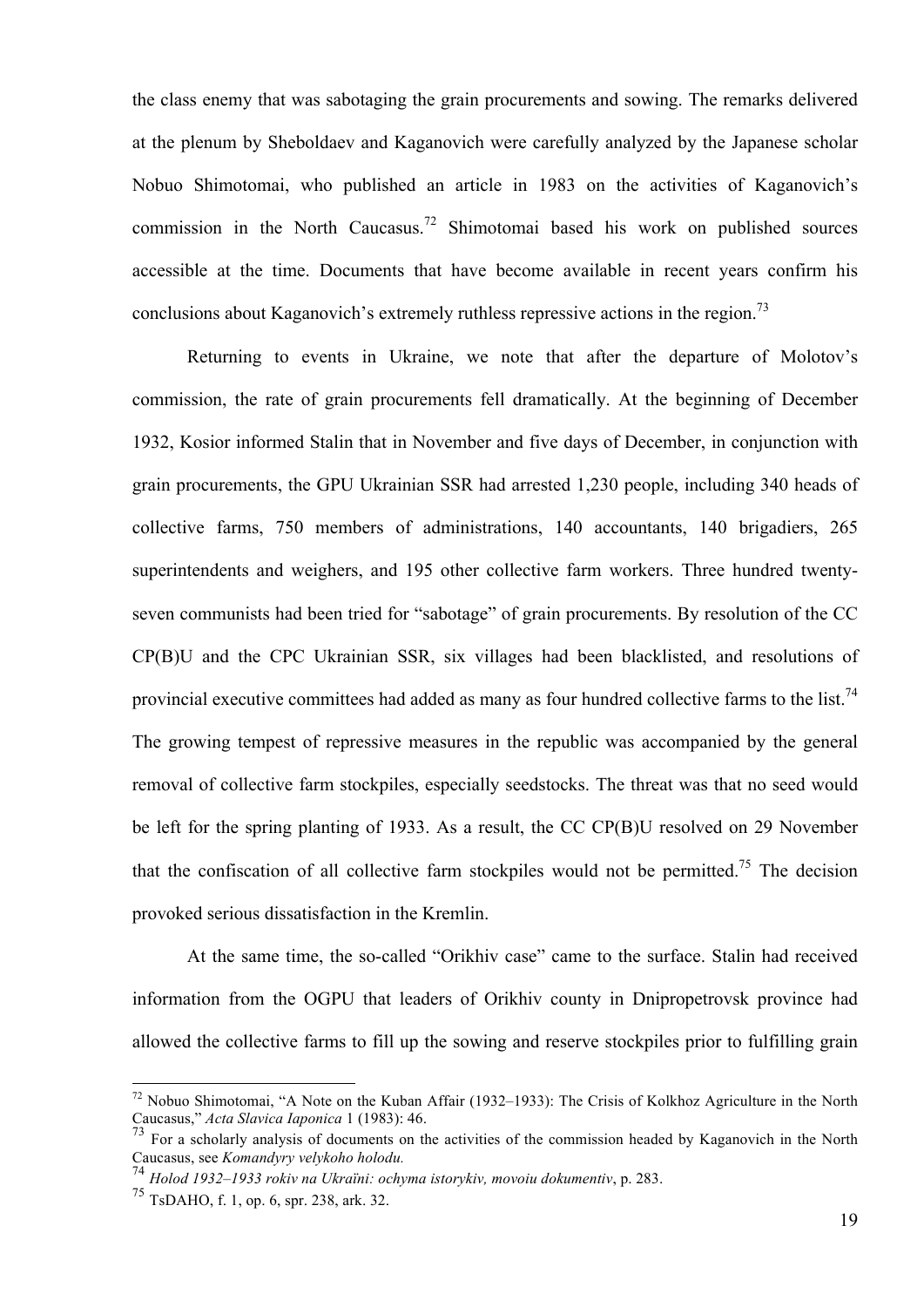procurements. Stalin was extremely angry, and on 7 December he sent all party organs a circular referring to the Orikhiv leaders as frauds and thieves who were successfully carrying out kulak policies. The document included a directive to arrest them and sentence them to imprisonment of five to ten years.<sup>76</sup>

On 10 December, at a meeting of the CC AUCP(B) Politburo, speeches on grain procurement were delivered by representatives of the CC CP(B)U, the North Caucasus territorial committee, and the Western provincial committee of the party. Stanislav Kosior, Boris Sheboldaev, Mikhail Chernov, and Valerian Kuibyshev addressed the meeting.<sup>77</sup> Stalin subjected the Ukrainian leaders to harsh criticism, accusing them not only of being incapable or unwilling to fulfill the grain-procurement plans but also of taking an erroneous political line, "spinelessness," and lack of zeal in the struggle against "saboteurs." Stalin particularly attacked Mykola Skrypnyk for his "non-Bolshevik" Ukrainization policy and association with "nationalist elements." These accusations against Skrypnyk were no accident.<sup>78</sup>

A ten-man commission of the CC AUCP(B) Politburo, notably including the Ukrainian leaders Stanislav Kosior and Vasilii Stroganov, was struck to develop a draft resolution on grain procurements. On 14 December, a resolution "On grain procurements in Ukraine, the North Caucasus, and the Western province" was adopted by polling the Politburo.<sup>79</sup> The CC AUCP(B) and CPC USSR indicated that the fiercest enemies of the party, the working class, and the collective farmers were "saboteurs of grain procurements with party memberships in their pockets." They would face judicial repression: five- to ten-year sentences in concentration camps or execution by firing squad. Sixteen arrested county functionaries from Ukraine, including five from Orikhiv county, were tried and sentenced to five to ten years' imprisonment in

 <sup>76</sup> For documents of Soviet state security agencies concerning the Orikhiv affair, see *Orikhivs'ka sprava. 1932. Dokumenty i materialy*, comp. V. Tkachenko (Dnipropetrovsk: IMA-press, 2010), p. 312; *Partiino-radians'ke kerivnytsvo USRR pid chas Holodomoru 1932–1933 rr.*, pp. 143-209.<br><sup>77</sup> RGASPI, f. 17, op. 3, spr. 910, ark. 3.<br><sup>78</sup> In February and June 1933, Secretary of the CC CP(B)U Panas Liubchenko noted this in letters denouncing

Mykola Skrypnyk that he sent to Stalin, Kaganovich, and Molotov. See RGASPI, f. 81, op. 3, spr. 130, ark. 76–84, 94–130.

<sup>79</sup> RGASPI, f. 17, op. 3, spr. 910, ark. 3; spr. 911, ark. 11.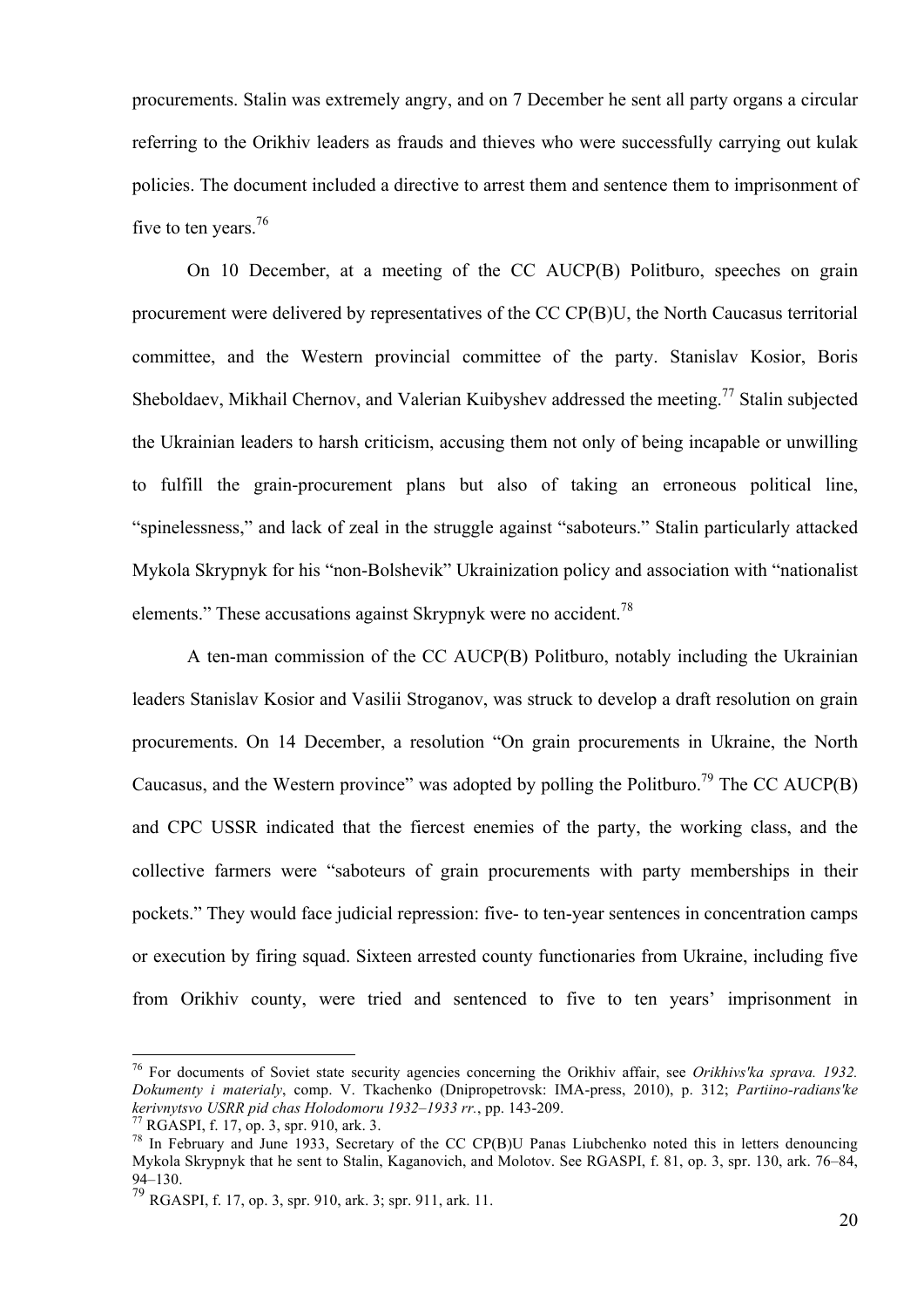concentration camps. All communists expelled from the party for "sabotaging" grain procurements and sowing were deported to northern provinces along with the kulaks.<sup>80</sup>

These extremely harsh measures were accompanied by accusations of errors in nationality policy. It was affirmed that "mechanical" Ukrainization, which failed to take account of specific regional conditions, eased the task of bourgeois nationalist elements and Petliurites who were establishing counterrevolutionary centers and organizations. The "non-Bolshevik Ukrainization" of nearly half the counties of the North Caucasus had provided a legal basis for resistance by kulaks, officers, Cossack reemigrants, and members of the Kuban Council to the measures of the Soviet authorities.<sup>81</sup>

Thus, the senior party and government leadership of the USSR preferred to assess social resistance to grain procurements as the activity of "counterrevolutionaries" and the anti-Soviet organizations created by them. This is a typical example of the deceptive political mendacity characteristic of dictatorial regimes. In Ukraine, it was proposed to expel Petliurite and bourgeois nationalist elements from party and government organizations, as well as to ensure systematic party supervision and control over Ukrainization. In the North Caucasus, all administrative activity, the publication of newspapers and magazines, and school instruction was converted to the Russian language "as being more understandable to the Kuban people."

On 15 December, a new resolution of the CC AUCP(B) and CPC USSR condemned public statements by "individual Ukrainian comrades" (referring specifically to articles by Mykola Skrypnyk) on the obligatory Ukrainization of a number of counties in the Far Eastern territory, Kazakhstan, Central Asia, and the Central Chernozem province. The resolution emphasized that "Such statements can only play into the hands of bourgeois nationalist elements, which, driven out of Ukraine as harmful elements, are making their way into newly Ukrainized

<sup>&</sup>lt;sup>80</sup> *Holodomor 1932–1933 rokiv v Ukraïni. Dokumenty i materialy*, pp. 475-77.<br><sup>81</sup> The Kuban Council was a political organization of the Kuban Cossack army, established in April 1917, that fought against Soviet rule. On 28 January 1918 it proclaimed an independent Kuban People's Republic on the lands of the former Kuban province. The council ceased to exist in 1920.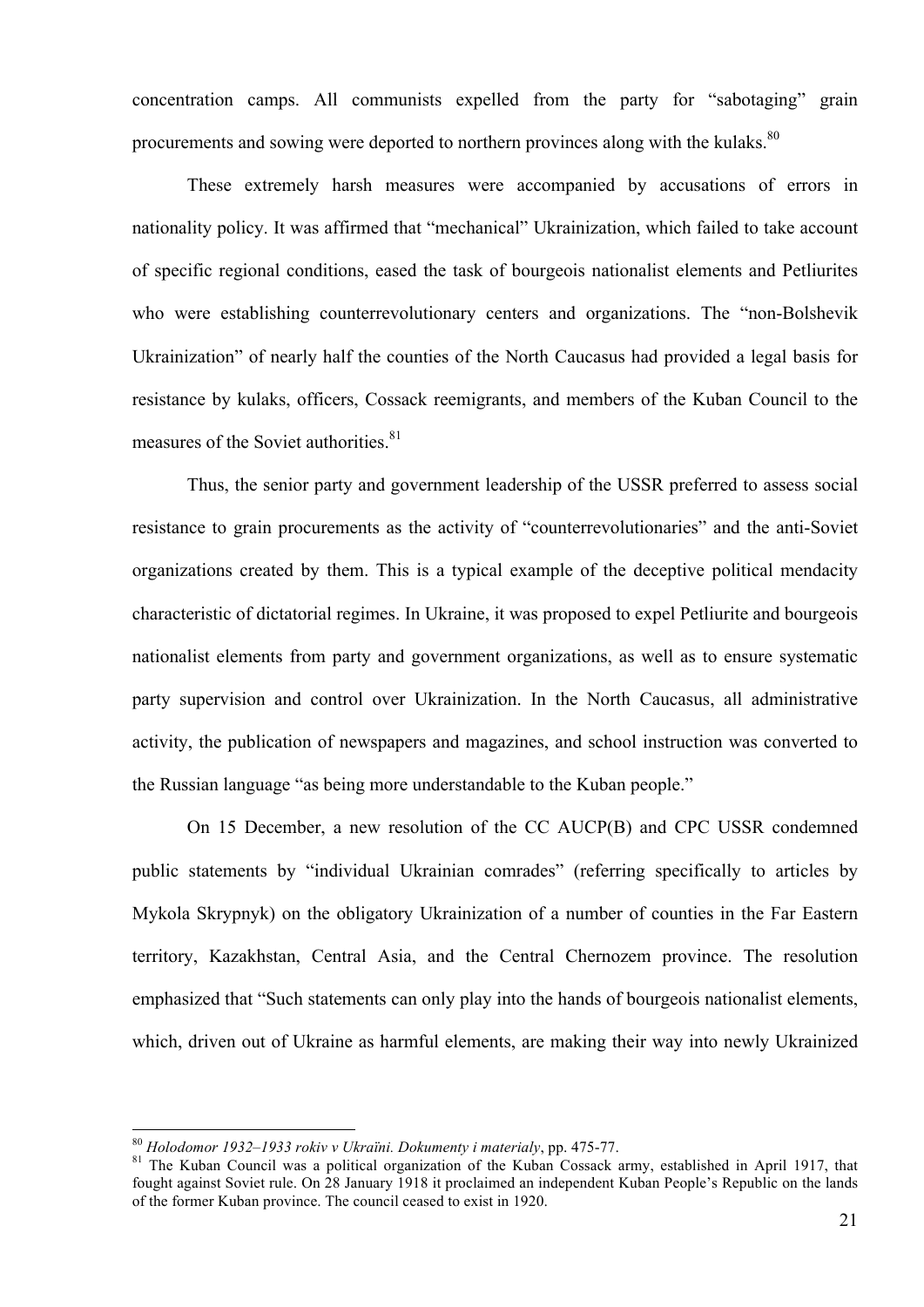counties and working to sow subversion there." Party and government bodies in those regions of the USSR were obliged to put an immediate end to further Ukrainization.<sup>82</sup>

In my opinion, the content of the aforementioned resolutions of the CC AUCP(B) Politburo testifies to the interweaving of the grain-procurement campaign with nationality policy and repressive measures inherent in the political line of the all-Union leadership Ukraine, a point disputed by certain Russian historians.<sup>83</sup> Understandably, organized forms of resistance to official policy were not widespread in late 1932. Published documents from the Branch State Archive of the Security Service of Ukraine (HDA SBU)<sup>84</sup> attest that there were no actual organizations of "kulaks," former officers, Cossacks, or "Petliurites." This does not mean that society did not offer desperate resistance (with the spread of famine, active forms of resistance changed to passive ones) to the criminal policies of the Stalin regime. We note, however, that with their extremely harsh assessments Stalin and his entourage laid the foundation for repressive measures against all who were disgruntled and preemptive grounds for eliminating any hint of opposition. Furthermore, with such resolutions they created their own reality in which they preferred to live, without regard for the value of the lives of millions.

The actions of the Kremlin in the sphere of nationality policy in Ukraine and the curtailment of Ukrainization in particular regions of the USSR require an explanation. For the Soviet leaders, as is well known, the nationality question was subordinate to the class approach. They remembered very well the complex political and armed struggle that they had had to wage against the Ukrainian national movement in 1917–20. The Ukrainization policy had been launched in 1923 to broaden the social base of the communist regime, providing it with

 <sup>82</sup> RGASPI, f. 17, op. 3, spr. 911, ark. 42–43; *Holod 1932–1933 rokiv na Ukraïni: ochyma istorykiv, movoiu dokumentiv*, p. 283.

<sup>83</sup> On 12 December 2009, at a colloquium of Russian and Ukrainian historians on issues of the famine of 1932–33 in the Moscow Library of Ukrainian Literature (now reduced to the status of a county library from which a number of publications have been removed), Viktor Kondrashin, Nikolai Ivnitsky and other scholars came out against the conclusions of Stanislav Kulchytsky and the present author, who participated in the colloquium, with regard to connections between the nationality policy of the Kremlin in Ukraine and the grain-procurement campaign. See S. Kul'chyts'kyi, "Taiemnytsi radians'koho holodu pochatku 30-kh rr.: Zvit iz moskovs'koho kolokviumu," *Den'*, 12 and 14 January 2010.<br><sup>84</sup> See *Rozsekrechena pam'iat': Holodomor 1932–1933 rokiv v Ukraïni v dokumentakh HPU–NKVD.*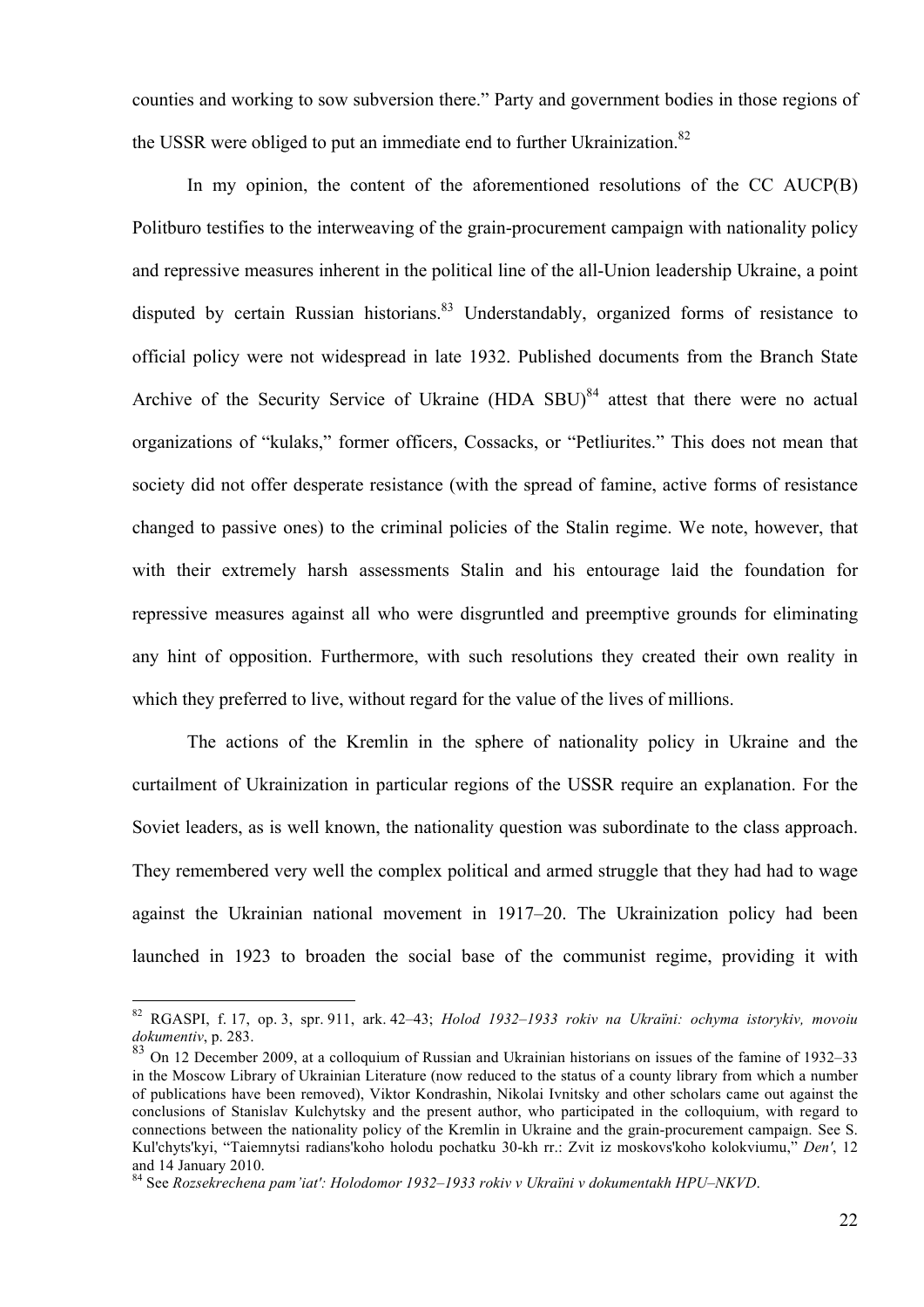psychological legitimacy and appeal in social consciousness both within the republic and beyond its borders. Along with this, the Kremlin leaders always underscored the obligatory Soviet character (loyalty to the Communist Party and its leader) of all Ukrainian national aspirations. At the same time, the state security organs monitored manifestations of "Ukrainian separatism" and reported them to the CC CP(B)U and CC AUCP(B). Cheka activities were rooted in the demagogic assertion of the Communist Party leadership that "Ukrainian nationalists" wanted to "sell Ukraine to the Poles." In the latter half of the 1920s and in the 1930s, that assertion was used to discredit the Ukrainian national movement.<sup>85</sup>

Given the socioeconomic and political crisis brewing in Ukraine in late 1932, Stalin preferred to regard social and Communist Party opposition to grain procurements as an issue of "internal Ukrainian counterrevolution" associated with the "Polish subversion" of Józef Piłsudski. On the one hand, this offered a general opportunity to suppress opposition and fulfill grain-procurement plans, implementing large-scale state repressive measures against "class enemies," a category that included all those who were disgruntled and resisted. On the other hand, political accusations against the Ukrainian leadership allowed for the erosion of its relative autonomy and independence. The national communists responsible for Ukrainization, led by Mykola Skrypnyk, were exposed as guilty abettors of the bourgeois-nationalist elements. Thus the implementation of nationality policy in Ukraine came increasingly under the direct control of the Kremlin. Leaders of the CP(B)U were losing even this aspect of their relative political independence.

The consequences of this centralization of authority soon made themselves apparent. On 16 December, Khataevich asked Stalin to allow the exchange of regular seeds for quality seeds to ensure the spring sowing of 1933. The response from Stalin and Molotov was insistent and threatening: "The CC and CPC point out to you that your proposal to exchange seeds at this time, when grain deliveries are dropping catastrophically in Ukraine, reflects a corrupt liberal

<sup>&</sup>lt;sup>85</sup> See RGASPI, f. 17, op. 162, spr. 8, ark. 51, 59, 129; TsDAHO, f. 1, op. 1, spr. 337, ark. 79; V. Prystaiko and Iu. Shapoval, *Mykhailo Hrushevs'kyi: sprava "UNTs" i ostanni roky (1931–1934)* (Kyiv: Krytyka, 1999), pp. 79–80.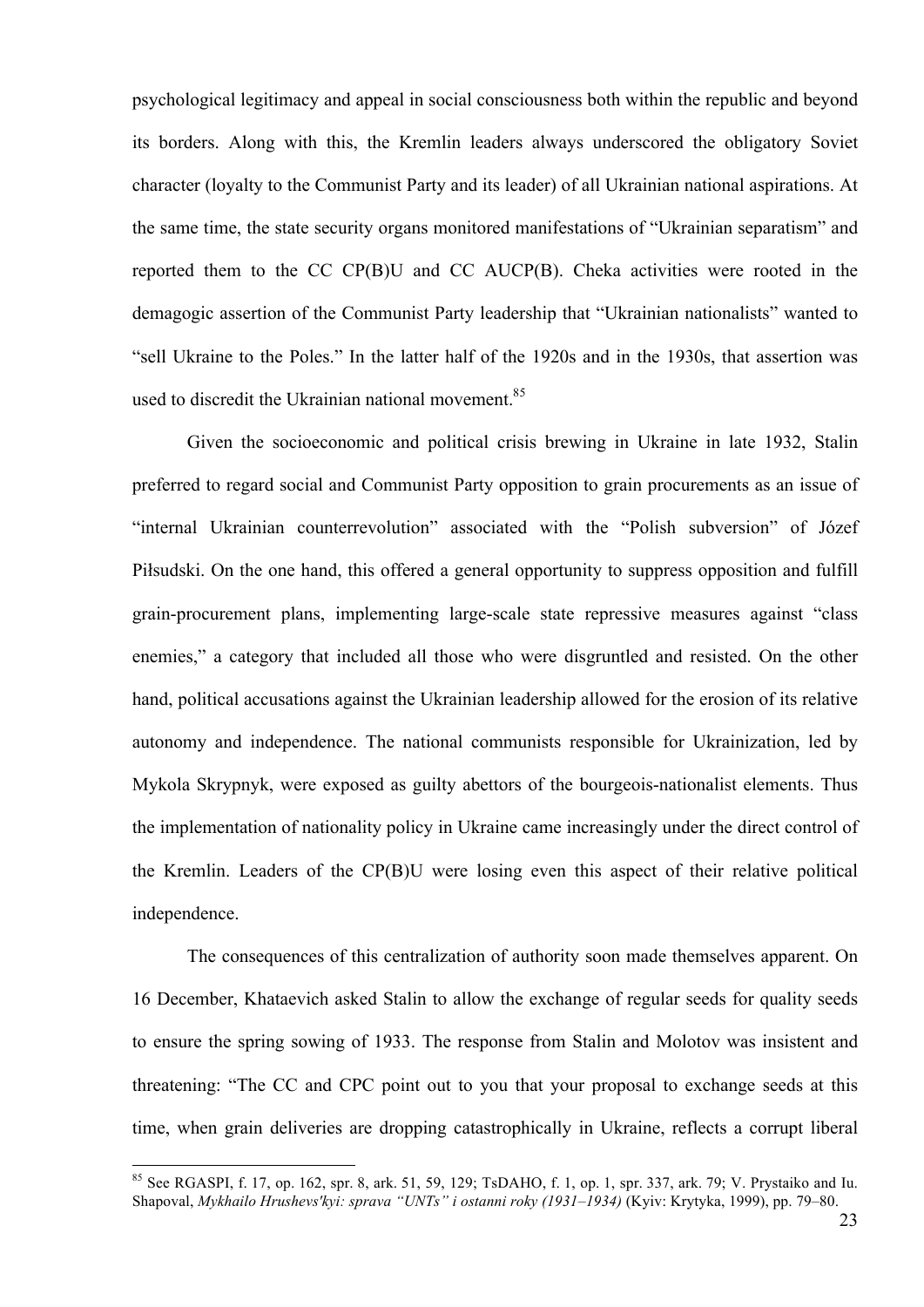attitude to the tasks of the party and government of which it is high time that you rid yourself if you do not wish to risk unpleasantries."<sup>86</sup> Stalin's annoyance with the leadership of the Ukrainian SSR was well illustrated by the resolution of the CC AUCP(B) and the CPC USSR "On grain procurements in Ukraine" adopted on 19 December 1932. It stated that without fundamental change in Dnipropetrovsk, Kharkiv, and Odesa provinces, Ukraine would be unable to fulfill the twice-reduced plan.<sup>87</sup> Kaganovich and Postyshev<sup>88</sup> were instructed to go to Ukraine and "sit down in the pivotal provinces" as plenipotentiaries of the CC AUCP(B) and the CPC USSR. Together with Kosior, Chubar, and Khataevich, they were to take all necessary organizational and administrative measures to fulfill the grain-procurement plan.<sup>89</sup>

On 20 December at ten o'clock in the evening, the Kremlin envoys arrived in Kharkiv. A meeting of the CC CP(B)U Politburo was convened immediately and continued until four o'clock in the morning. The brief notes on the presentations made by Kosior, Khataevich, and Roman Terekhov that appear in Kaganovich's diary of the trip permit the conclusion that the relentless searches ordered by party and government leaders were terrorizing the population of Ukraine.<sup>90</sup>

Repressive measures in the republic took on unprecedented scope. Balytsky reported that in the four months since the beginning of grain procurements (from 1 July to 15 November), 11,000 people had been arrested in grain-procurement cases, and a further 16,000 between 15 November and 15 December. The so-called "troika" alone (a special commission of the CC CP(B)U created on 21 November) had sentenced 108 people to execution, and another hundred cases were under review. As a result of searches over twenty days in December, GPU personnel responsible for grain procurements and local activists had uncovered 7,000 pits and 100 "black" granaries in which they had found 700,000 poods (11,340 tonnes) of grain. At the same time,

 <sup>86</sup> RGASPI, f. 17, op. 3, spr. 912, ark. 44. The text of Khataevich's telegram has not been found, but the CC AUCP(B) Politburo made reference to it in formulating the question.<br><sup>87</sup> Holodomor 1932–1933 rokiv v Ukraïni. Dokumenty i materialy, p. 495.<br><sup>88</sup> Pavel Postyshev was secretary of the CC AUCP(B).<br><sup>89</sup> RGASPI, f. 17, op. 3,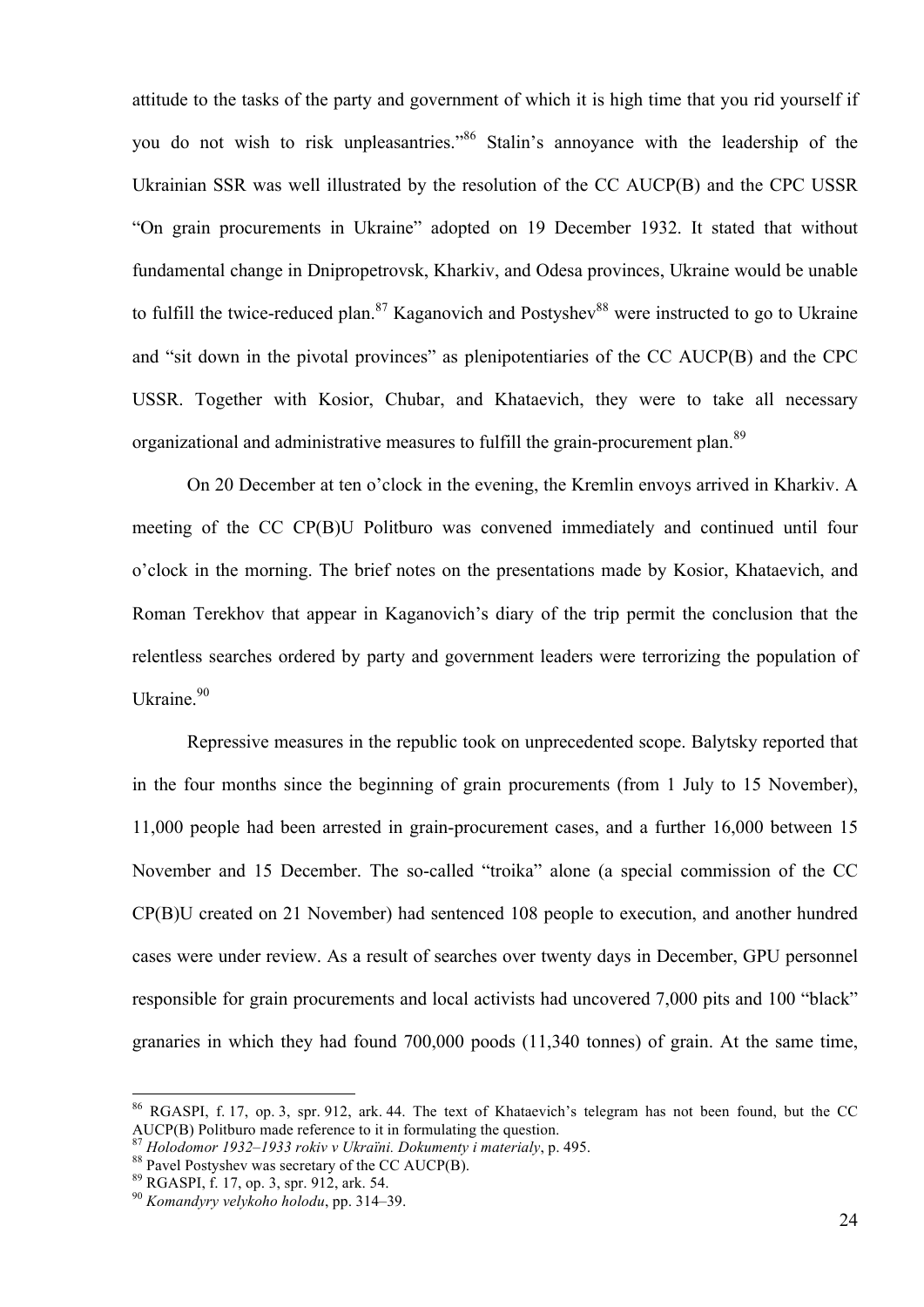continued Balytsky, the Chekists "had exposed large insurgent groups of Polish origin organized by the government of the UPR [Ukrainian People's Republic]" and arrested many former members of the Ukrainian Communist Party, liquidated in 1925, as well as members of the CP(B)U, students and instructors of Kyivan institutions of higher learning, and employees of the Ukrainian "Tractor Center." On the collective farms alone, 589 "groups sabotaging grain delivery and inciting dissent on the collective farms were exposed."<sup>91</sup>

The highlight of the meeting turned out to be the address by Kaganovich, who explained the rationale for his trip by the cutbacks in grain-procurement plans and the need for a "fundamental change" in the attitude of the Ukrainian workers, who allegedly did not want to deliver grain. The GPU Ukrainian SSR was directed not only to expose "counterrevolutionary organizations" but also to wage the ongoing grain campaign. In practice, this meant that the Chekists went to heads of collective farms and threatened them with arrest if they did not deliver grain. 92

Having notified Stalin by telegram about the results of the Politburo meeting with regard to increasing grain procurements,<sup>93</sup> at five o'clock in the afternoon Kaganovich set off for Odesa province.<sup>94</sup> On 22 December, in a telegram to Stalin, he requested that the resolution of the CC  $CP(B)$ U Politburo of 18 November 1932 be revoked.<sup>95</sup> Kaganovich required this approval because the resolution had been drafted by Molotov. The policy of confiscating all stockpiles for the benefit of grain procurements left the collective farms without grain reserves. Considering that all food reserves were being taken from the peasants in the form of fines for the nonfulfillment of grain procurements—a result of the barbaric actions of plenipotentiaries and local activists who conducted mass searches—another famine in the Ukrainian village was becoming inevitable. Stalin and Kaganovich knew about the local situation and deliberately approved such actions by lower-ranking functionaries.

<sup>&</sup>lt;sup>91</sup> Ibid., pp. 316–17.<br><sup>92</sup> Ibid., pp. 316–19 (on Kaganovich, see pp. 318–19).<br><sup>93</sup> Ibid., pp. 333-34.<br><sup>94</sup> Ibid., p. 320.<br><sup>95</sup> Ibid., p. 335.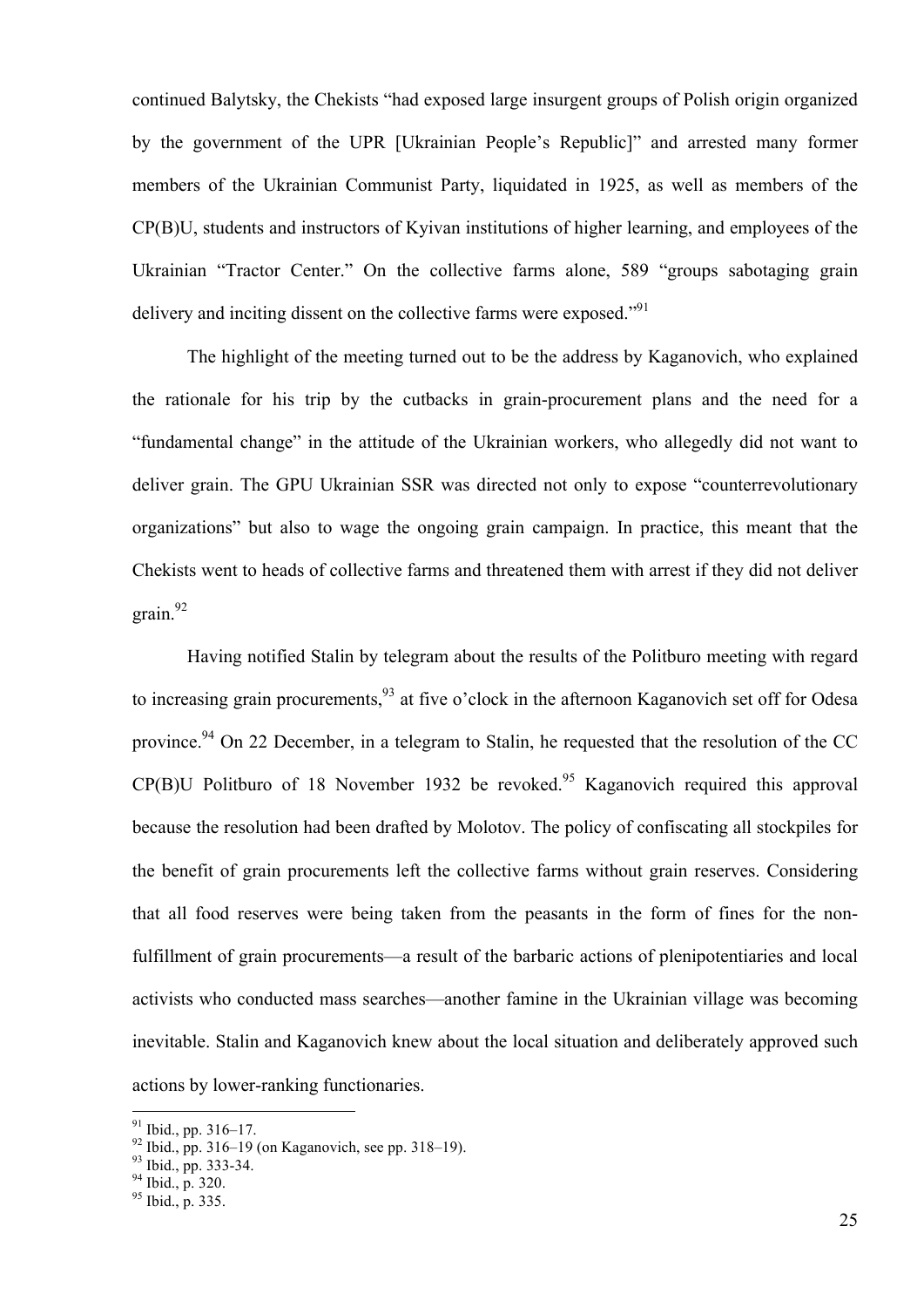On 24 December 1932 at 22:15, for example, a meeting of secretaries of a group of county party committees chaired by Kaganovich was convened in a government railway wagon in Voznesensk. Among those in attendance was the secretary of Arbuzynka county, I. Kobzar, after whose address the secretary of the CC AUCP(B) stated: "This is reminiscent of the kulak policy with regard to the Red transports—put in a pood and send it off with a red flag." Stalin's emissary enjoined the county secretaries to conduct unrelenting searches and take away grain, called those in attendance "idealists with Socialist Revolutionary leanings," and forced them to sign commitments to deliver assigned quotas of grain without delay.<sup>96</sup> After the meeting with Kaganovich, on 25 December 1932 Kobzar traveled to Arbuzynka, accompanied by the new plenipotentiary of the CC CP(B)U, Anatolii Rechytsky.<sup>97</sup> According to Kobzar's testimony, the latter "proceeded to lay out his method, saying that we were 'fussing and bothering with the people.<sup>"%</sup> From the end of December 1932 to February 1933, they organized the "extortion of grain" in Arbuzynka county, cruel treatment and torture of peasants became widespread, and so on.<sup>99</sup> This occurred throughout the republic, as attested by a considerable number of documents published in Ukraine in recent years.

 <sup>96</sup> Ibid., pp. 326, 328.

<sup>97</sup> On the basis of biographical research, staff of the Branch State Archive of the Security Service of Ukraine established that the actual name of this individual was Anatolii Rechytsky, although in documents of the 1920s and

<sup>1930</sup>s and personal signatures he figures as Anatolii Richytsky. <sup>98</sup> *Partiino-radians'ke kerivnytsvo USRR pid chas Holodomoru 1932–1933 rr.*, p. 345. Kobzar gave this testimony at a show trial in Arbuzynka on 4 March 1934. The review of the case by a circuit session of the Supreme Court of the Ukrainian SSR was chaired by the GPU Ukrainian SSR first deputy head, Zinovii Katsnelson, in person, an unusual practice for the time. The main defendant (six individuals were being prosecuted) was Anatolii Andriiovych Rechytsky, a former candidate for memberhip in the CC CP(B)U, a "man of letters" by profession (a biographer of Taras Shevchenko), a translator (the first to translate Marx's *Capital* into Ukrainian), and a former member of the Ukrainian Communist Party (UKP). In November 1933, he had already been sentenced to imprisonment and ten years in concentration camps on the charge of participating in a mythical "fascist counterrevolutionary nationalist Ukrainian Military Organization." Also on trial were local leaders from Arbuzynka county who had carried out grain procurements under his leadership as a "plenipotentiary of the CC CP(B)U" from December 1932 to January 1933. All were charged with "counterrevolutionary provocations and excesses during the grain procurements of 1932–33 with the goal of deliberately stirring up dissatisfaction with Soviet authority among the peasants." The head of this "campaign," Rechytsky, was additionally charged with "inciting all this nastiness on the orders of the UVO with particular counterrevolutionary intent." See *Partiino-radians'ke kerivnytstvo USRR pid chas Holodomoru* 

*<sup>1932–1933</sup> rr.*, pp. 22–23. <sup>99</sup> Ibid., chap. 3, "Sprava Rechyts'koho," pp. 289*–*404.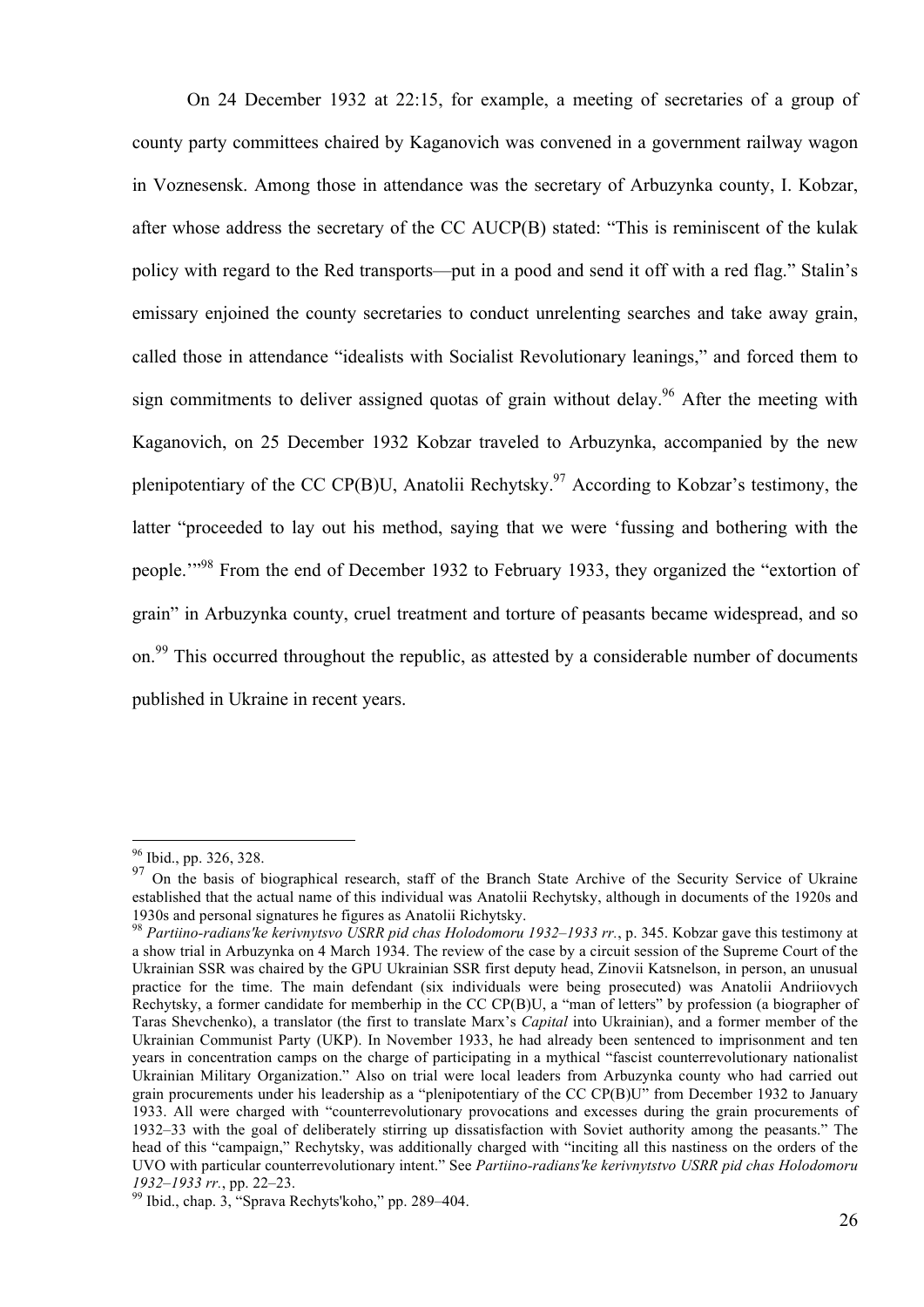On 26 December, the CC AUCP(B) Politburo approved the proposals of Kaganovich and Balytsky to deport 500 peasant families from Odesa province.<sup>100</sup> On 27 December, Kaganovich returned to Odesa, where he convened another meeting of the provincial party committee. Resolutions were adopted to deport 500 families of "saboteurs" of grain procurements, as well as 500 heads of peasant families. Fifty communists expelled from the party were sent to a concentration camp. Five hundred peasant families were deprived of their homesteads, and their assets were sold off. Several show trials were planned, with the publication of sentences in the county and provincial press. The secretary of the Zhovtneve county committee was expelled from the party, while the remaining county party secretaries were warned that should they not obtain markedly better results in two or three days, a similar fate would await them. To expedite the delivery of grain from the more distant villages of the province, thirty-two remote grain depots were opened.<sup>101</sup> On 29 December, in Kharkiv, Kaganovich took part in a meeting of the CC CP(B)U Politburo, firmly demanding that the Ukrainian leaders fulfill the grain-procurement plan by 15 January 1933. The meeting concluded with a decision to sell off the assets and confiscate the private plots and buildings of "the individual farmers who were the most spiteful saboteurs of grain deliveries" throughout Kharkiv province, numbering 1,000 homesteads, as well as 500 families in Dnipropetrovsk province; moreover, 700 peasant families were to be deported from Dnipropetrovsk province. On the evening of 29 December 1932, Kaganovich left Kharkiv for Moscow.<sup>102</sup> At the same time, the CC CP(B)U Politburo proposed that the Kharkiv provincial party committee sell off the assets and confiscate the private plots and buildings of 1,000 homesteads, and that the Dnipropetrovsk provincial party committee do likewise with 500 homesteads.<sup>103</sup> Between 31 December 1932 and 1 January 1933, at the request of the CC

<sup>100</sup> Holodomor 1932–1933 rokiv v Ukraïni. Dokumenty i materialy, p. 525.<br>
101 Komandyry velykoho holodu, p. 332.<br>
102 RGASPI, f. 81, op. 3, spr. 215, ark. 1–3, 5–8, 10–17, 23–33; spr. 232, ark. 42, 45–48, 53–53<sup>v</sup>, 56, 62; op. 162, spr. 14, ark. 43; TsDAHO, f. 1, op. 6, spr. 238, ark. 179–81. <sup>103</sup> *Holodomor 1932-33 rokiv v Ukraïni. Dokumenty i materialy*, p. 529.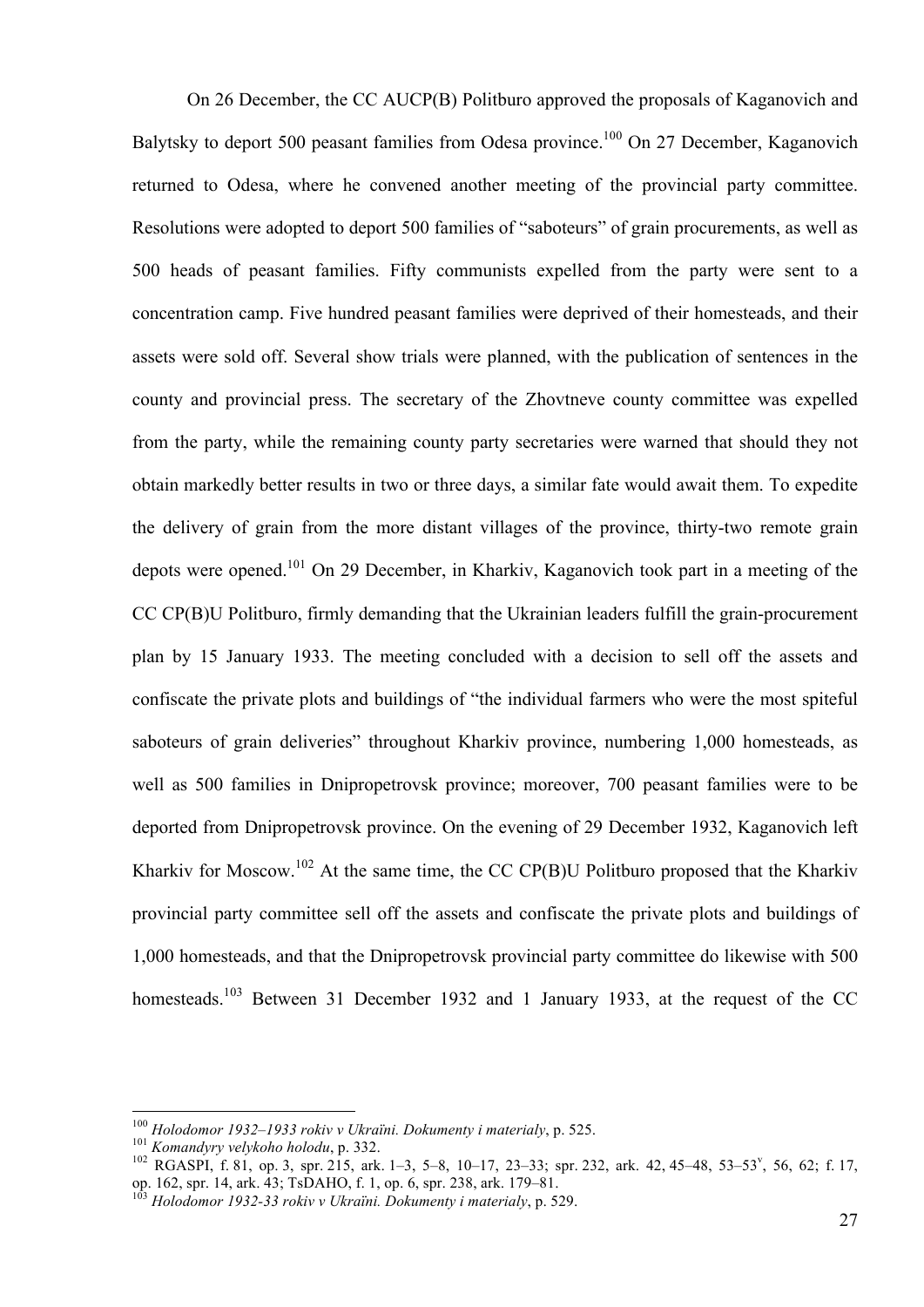CP(B)U Politburo, Stalin approved the deportation of 300 "kulak" families from Chernihiv province and 700 families from Dnipropetrovsk province.<sup>104</sup>

On 1 January 1933, the CC AUCP(B) Politburo adopted a resolution "On grain procurements in Ukraine" that provided for the "harshest measures" against collective farms and peasants that did not voluntarily turn over "previously stolen and hidden bread" to the state.<sup>105</sup> In January 1933, repressive measures became progressively more widespread and brutal.

Near the end of January 1933 it became clear that Ukraine was again failing to fulfill its grain-procurement plan. On 24 January, the CC AUCP(B) Politburo resolved to appoint Pavel Postyshev, then a secretary of the CC AUCP(B), as second secretary of the CC CP(B)U and first secretary of the Kharkiv provincial party committee, and Mendel Khataevich as first secretary of the Dnipropetrovsk provincial party committee, while leaving him as one of the secretaries of the CC CP(B)U.<sup>106</sup> In this way, Stalin took the situation in Ukraine under his personal control. As further events demonstrated, Postyshev, who remained a secretary of the AUCP(B), would control all actions not only of the Ukrainian leadership but also of the first secretary of the CC CP(B)U, Stanislav Kosior, who was also a member of the CC AUCP(B) Politburo.

Stalin's directive to convert Ukraine into a "true Soviet bastion" was being realized with the aid of economic, administrative, and repressive measures. On 6 February 1933, when the famine in Ukraine took on catastrophic proportions, the AUCP(B) Politburo resolved to stop grain procurements in the republic from the harvest of  $1932$ .<sup>107</sup>

During the spring sowing (March–June 1933), the AUCP(B) and CPC USSR provided Ukraine with 559,090 tonnes of grain: 371,640 tonnes of seed, 84,760 tonnes of food aid, and 102,690 tonnes of fodder.108 For the most part, this grain had been taken from peasants in the previous months of grain procurement and kept in state storehouses and depots on Ukrainian territory. With respect to food aid, it was smaller in volume than the republic's monthly

<sup>&</sup>lt;sup>104</sup> RGASPI, f. 17, op. 162, spr, 14, ark. 44.<br><sup>105</sup> *Holod 1932–1933 rokiv na Ukraïni: ochyma istorykiv, movoiu dokumentiv, pp. 308–9.*<br><sup>106</sup> RGASPI, f. 17, op. 3, spr. 914, ark. 13.<br><sup>107</sup> RGASPI, f. 17, op. 3, spr. 915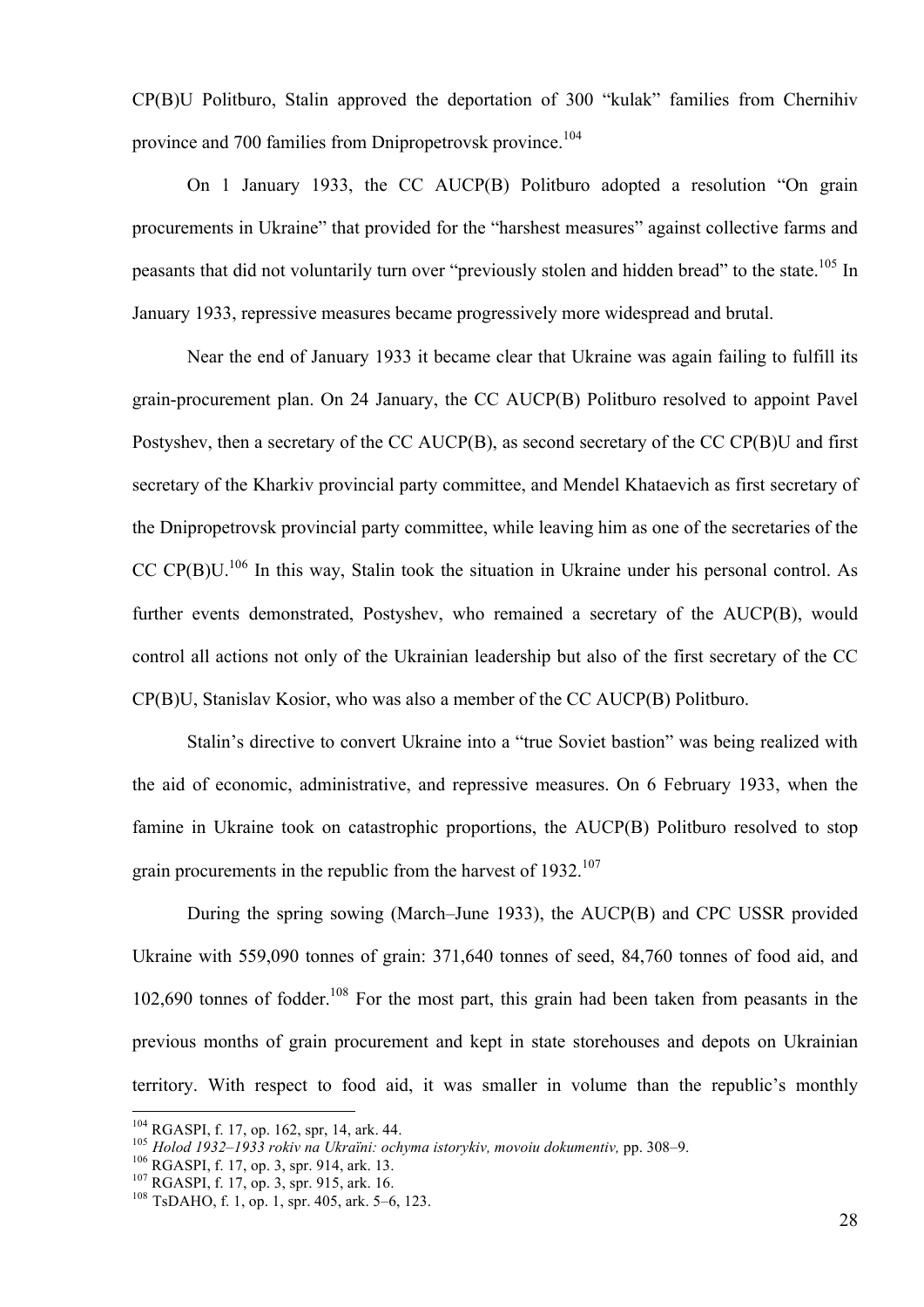requirement of grain for individuals who relied on centralized supply. The Soviet leadership abruptly increased the delivery of farm equipment to Ukraine. In 1933, the number of tractors in the republic increased by 15,000, and combines by 2,500. At year's end, 48,500 tractors, 4,500 combines, and close to 9,000 trucks were working Ukrainian fields.<sup>109</sup>

During the spring sowing and the autumn harvest, the Ukrainian leadership initiated a new wave of collectivization. People were no longer being forced to join the collective farms. However, given that collective farmers working the fields received at least a meager food ration from the state, while private farmers were left to fend for themselves, the rate of collectivization increased throughout 1933. At the beginning of 1934 in Ukraine, 85.5 percent of all arable land was collectivized, while 73 percent of village farmsteads belonged to  $24.191$  collective farms.<sup>110</sup>

Favorable climate conditions in 1933 enabled the reaping of one of the best harvests of the whole decade of the 1930s. According to assessments by republican agencies, the gross yield of grain crops in Ukraine was 22,264 thousand tonnes, an increase of 70 percent over 1932. The total volume of state grain procurements was calculated at 5,890.9 thousand tonnes, or 26 percent of the gross yield. They left 16,373 thousand tonnes of grain in the Ukrainian village,  $^{111}$ as a result of which the widespread famine slowly came to an end (although documents in Ukrainian provincial archives reveal that people were still swelling and dying of hunger in 1934 and 1935).

Postyshev, as Stalin's deputy, made significant changes in the ranks of the republic's administrative structures. Quite a few officials who had been relieved of their positions, including many from Western Ukraine, were subject to repressive measures. At the plenum of the CC CP(B)U in June 1933, Postyshev accused those individuals of imposing the "nationalist culture, the chauvinist, bourgeois culture of the Dontsovs, Yefremovs, and Hrushevskys" while

<sup>&</sup>lt;sup>109</sup> TsDAHO, f. 1, op. 1, spr. 420, ark. 5.<br><sup>110</sup> TsDAHO, f. 1, op. 1, spr. 436, ark. 110.<br><sup>111</sup> TsDAHO, f. 1, op. 1, spr. 436, ark. 124.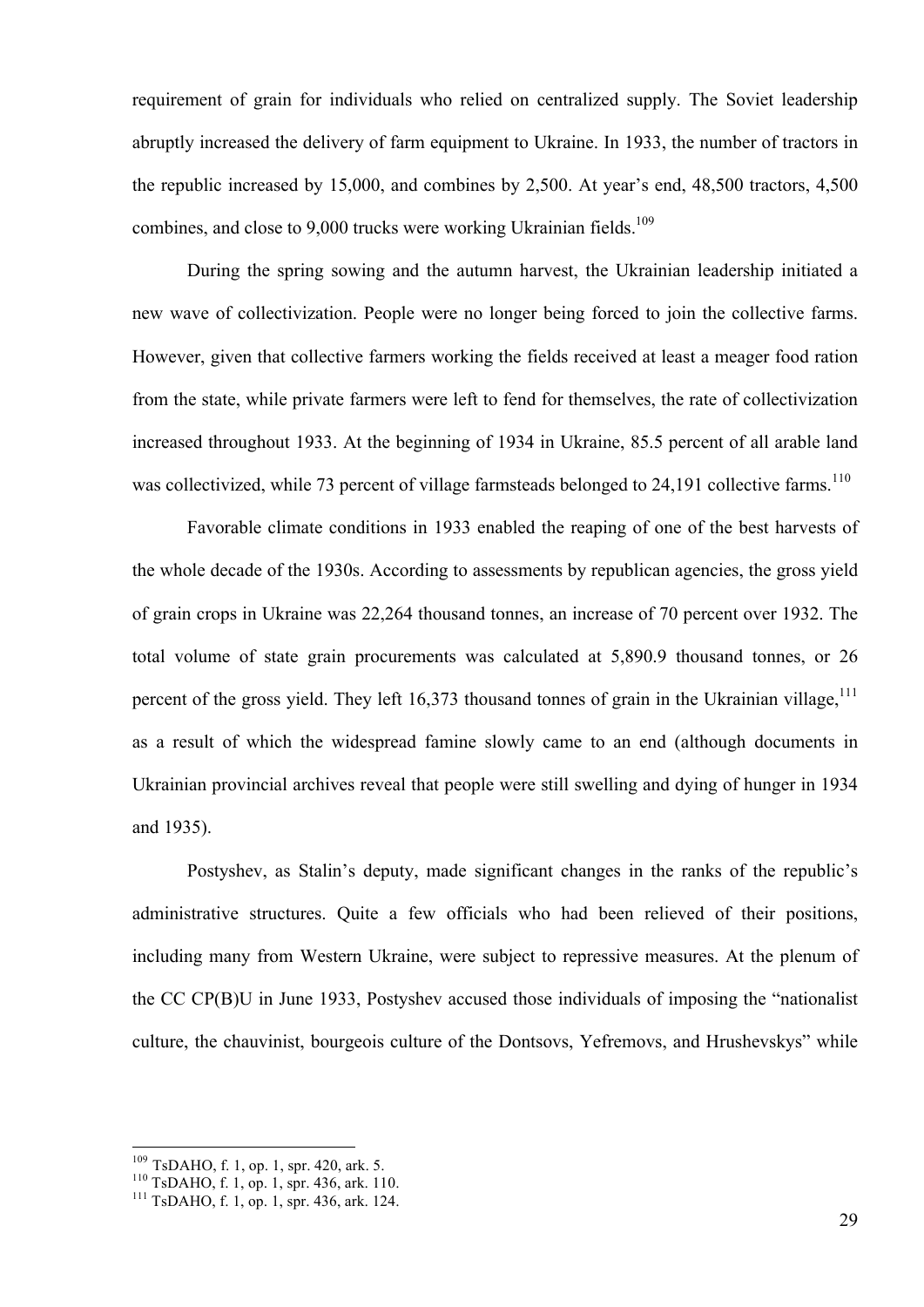hiding behind the "broad back" of Mykola Skrypnyk.<sup>112</sup> The political persecution of Skrypnyk drove him to suicide. $113$ 

To overcome the dissatisfaction and opposition of lower-ranking party and government personnel, a "purge" of the CP(B)U was declared. By 15 October 1933, 120,000 communists had undergone it, of whom some 27,500 (23 percent) were "purged" as "class enemy elements." During ten months of 1933, the CC CP(B)U sent 233 new functionaries to the provincial committees. A total of 1,340 were dispatched to work in the county administrations, and 278 new county committee secretaries were appointed (70 percent of the total). Many more authoritative party functionaries came to be stationed directly on the collective farms. A total of 15,929 individuals were sent from provincial and county centers to collective farm centers; of these, 3,592 were given permanent employment as heads of collective farms, secretaries of party centers, and party organizers on collective farms.<sup>114</sup>

At the beginning of the year a new network was created in the republic, parallel to the county party committees, in the form of a controlling administrative structure—political departments of the MTS. Kaganovich and Postyshev personally appointed the heads of the political departments, most of whom were military political functionaries. Also introduced was the post of deputy head of the political department of the MTS, to be appointed from the ranks of the GPU. Their basic task became that of "purging class enemy elements." The scope of repressive measures that they implemented in 1933 was tremendous.<sup>115</sup>

Thus, in 1933 the actions of the Soviet leadership were determined by several interrelated processes occurring in Ukrainian society. First, the republic was being consumed by a

<sup>115</sup> Materials prepared by departments of the CC CP(B)U for the Twelfth Congress of the CP(B)U (18–23 January 1934) contain statistics on the number of general dismissals from work and instances of political persecution carried out by political workers and "Chekists" from the MTS. For this data, see *Komandyry velykoho holodu*, pp. 71–72.

<sup>&</sup>lt;sup>112</sup> TsDAHO, f. 1, op. 1, spr. 413, ark. 43.<br><sup>113</sup> On 7 July 1933, the CC CP(B)U Politburo proposed to Skrypnyk "for the last time" that he "write a letter admitting his errors with full and resolute criticism for publication in the press, basing it on the thesis advanced by Comrade Postyshev." After this, Skrypnyk left the room where the Politburo was meeting and shot himself. See TsDAHO, f. 1, op. 6, spr. 284, ark. 24, 34, 38.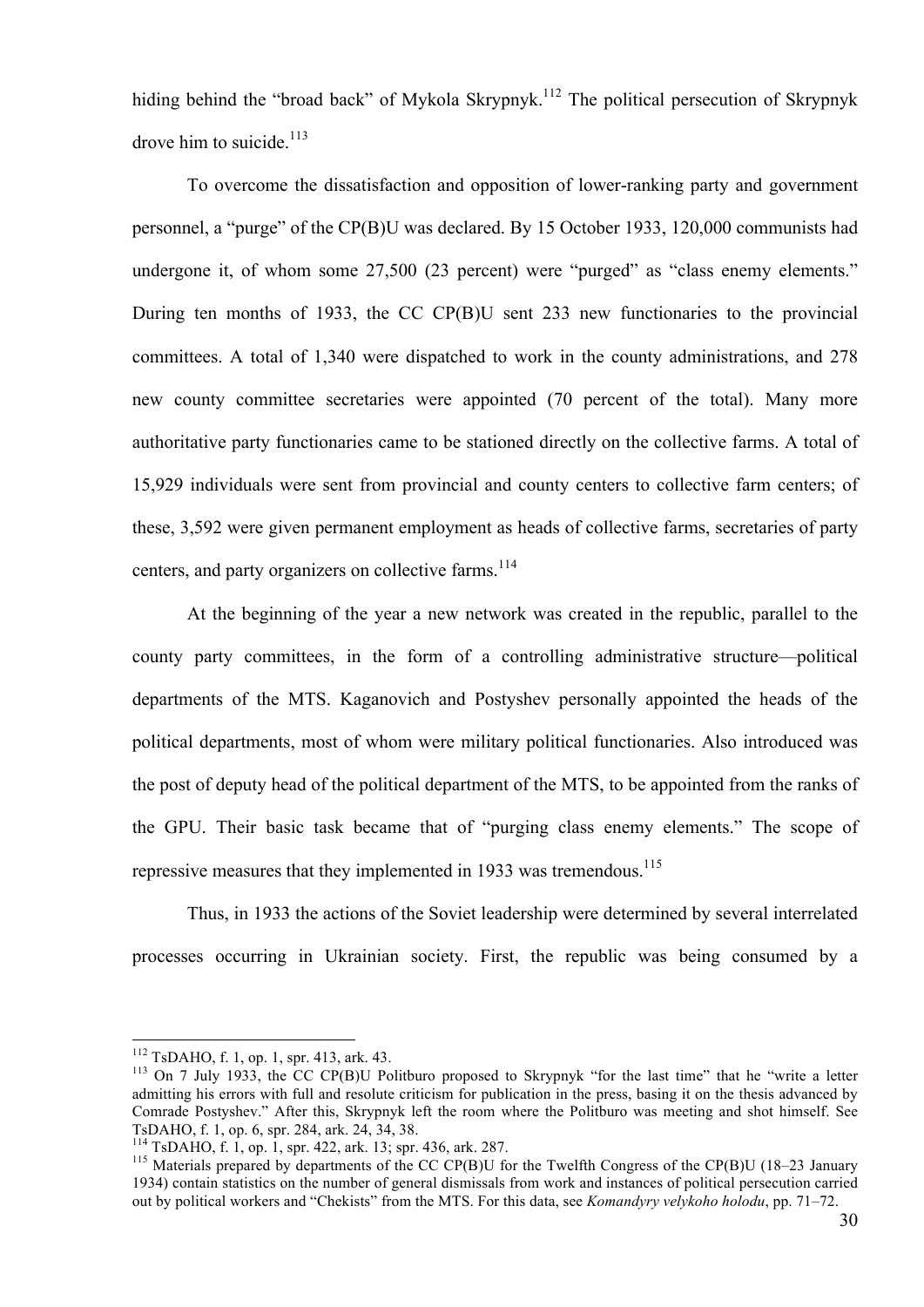widespread famine that resulted in the deaths of 3.5 to 4.5 million people.<sup>116</sup> We add to this statistic the considerable number of deaths from famine of Ukrainians in the RSFSR, particularly in the Kuban region. Understandably, despite the problems of demographic statistics, methods must be sought to scientifically calculate Ukrainian population losses in regions of Russia.

Second, there was a strengthening of the political structure, the cornerstone of which became the collective farm system, which remained in existence until the 1990s.

Third, there was a true "cadre revolution." Communists dispatched from various cities of the USSR and from the Red Army established direct control over the situation in the Ukrainian village.<sup>117</sup>

Fourth, "political verifications" and repressive "purges" encompassed all levels of the republic's administrative structures, becoming particularly widespread on collective farms, state farms, and within the MTS. They were experienced by more than half a million people, with hundreds of thousands classified as "class enemy elements." Generally speaking, 1933 was a decisive year in the "Sovietization" of Ukraine, the strengthening of the Stalinist political system in the republic, and the intensification of repressive measures by the totalitarian regime.

We note in passing that an analysis of documents of the supreme political and administrative bodies of the USSR and Ukrainian SSR reveals incontestably that Stalin and a group of his henchmen exploited the famine, provoked by the policies of collectivization and dekulakization, for political aims.

First, the complex of measures implemented in the Ukrainian village by the leadership of the Communist Party to confiscate grain and foodstuffs was intended not only to create large state reserves of grain but also to break the resistance of Ukrainian society to the political line. Objective study of the rationale behind these actions makes it clear that under conditions of death

<sup>&</sup>lt;sup>116</sup> A significant number of academic assessments of direct losses are now available. Almost all scholars from various countries of the world accept the horrific statistics.

 $^{117}$  Reference is to officials of political departments of MTS—former military, government, and party functionaries dispatched to Ukraine from various regions of the USSR. Additional research is needed to establish their numbers.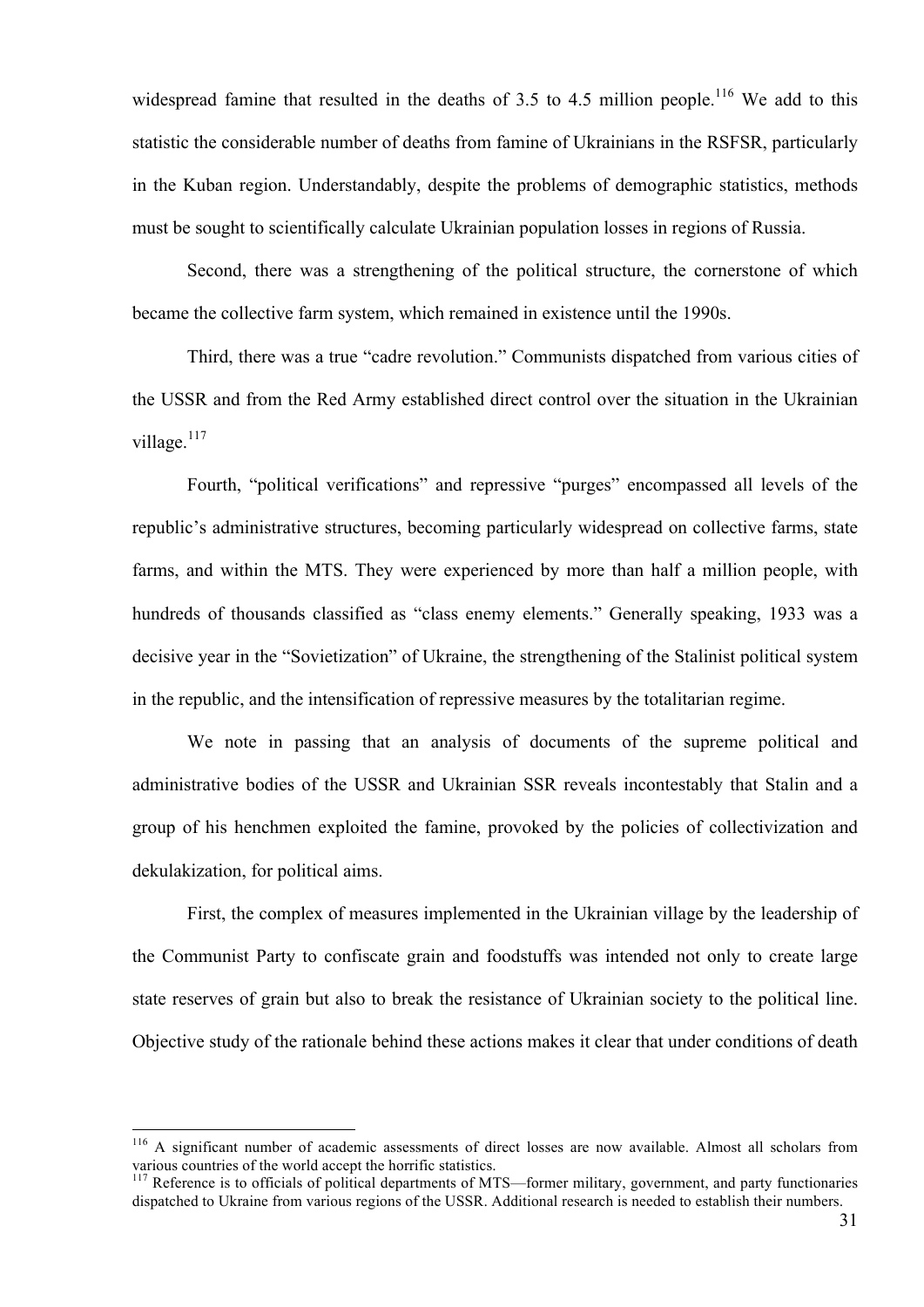by starvation, Stalin and his comrades carried out mass repressive actions against Ukrainians in the Ukrainian SSR and the USSR.

Second, a characteristic feature of the political system was the increasing role of Stalin, who, beginning in late 1929 and early 1930, defined the priorities of the political line. The antidemocratic governing authority, which was then developing into a tyranny (if not a despotism), allowed the "chief" to lay the blame for errors in the execution of policy on his henchmen or lower-ranking administrative managers throughout the country, particularly the Soviet Ukrainian leadership. Even a schematic reconstruction of Stalin's logic makes it clear that he attempted to "absolve" himself of all responsibility for the political line implemented in Ukraine, blaming Ukrainian officials for political blunders and inability to manage the republic. It followed logically that individual leaders of the Ukrainian SSR needed to be replaced and a clearer structure of control over the management of Ukraine established. This meant that under conditions of deep socioeconomic crisis engendered by the policies of collectivization and dekulakization, Stalin provoked a crisis in relations between the center of power in the Kremlin and the subcenter of power in Kharkiv in order to effect changes in the Soviet administrative system.

The essence of any political crisis lies in the conflict of motives and interests of people, as well as the participating structures. We can assume that Stalin intentionally concentrated the levers of management of the Ukrainian SSR in his own hands, overpowering the subcenter of authority with the goal of maintaining and strengthening personal control.

In the context of Stalin's logic, let us highlight several characteristics of his political actions. In Ukraine, repressive measures against the population were implemented personally by the comrades of Stalin closest to him: grain-procurement commissions worked under the leadership of Molotov, Kaganovich, and Postyshev. This does not mean that the administrative structures of the Ukrainian SSR, beginning with the republican level and ending with the rural party centers and village councils, did not participate in the repressions. For our purpose,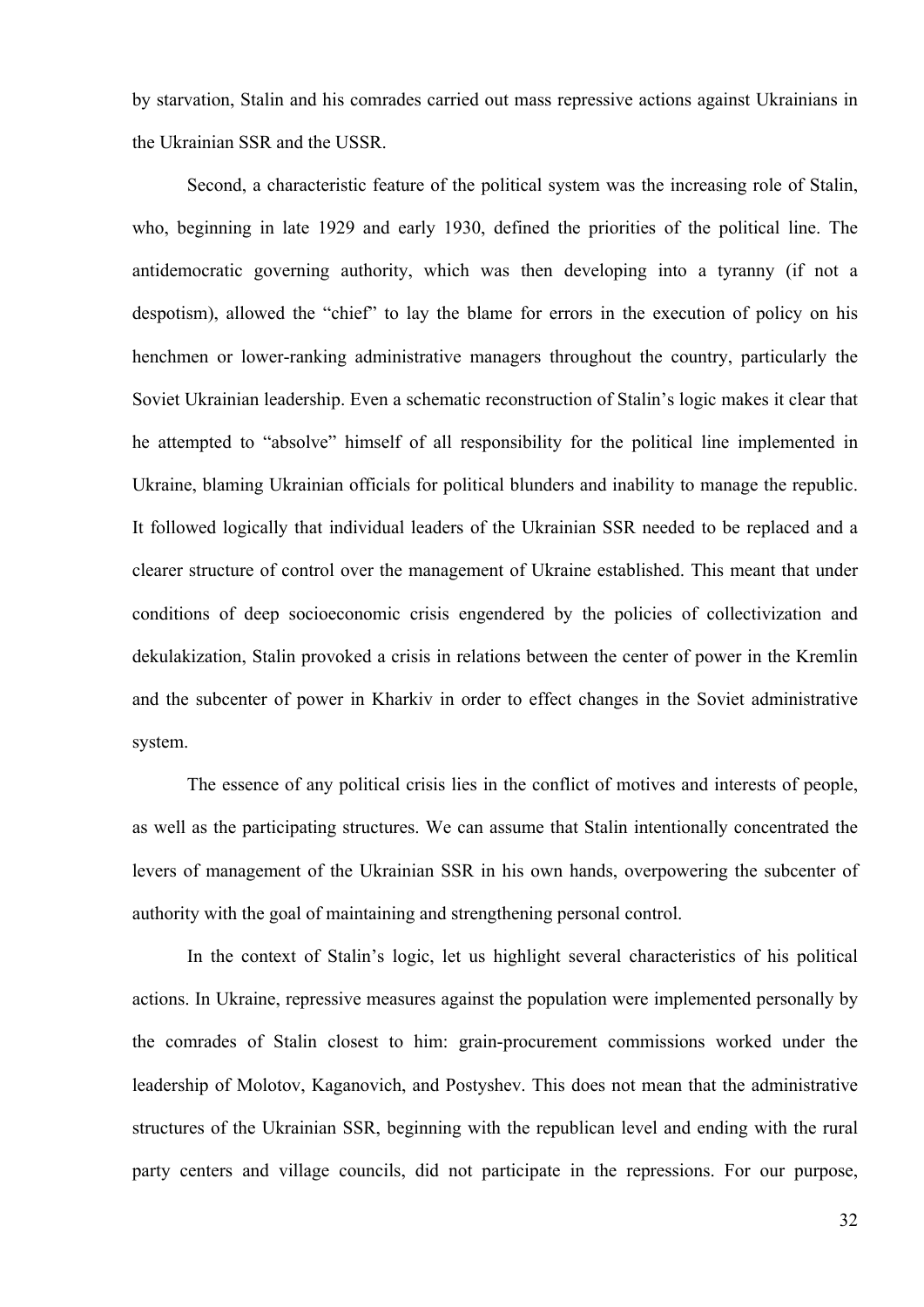however, the direct participation of the supreme political leaders of the USSR in those actions is particularly significant: they not only issued commands but took part personally, in one form or another, in the annihilation of people.

In addition, the appointment of Postyshev as second secretary of the CC CP(B)U and his subsequent actions pertaining to control over the actions of the Soviet Ukrainian leaders, particularly Kosior, who was a member of the CC AUCP(B) Politburo, set an unprecedented example in the Soviet administrative system of the day. The second secretary of the republic's Communist Party was personally responsible to Stalin for the situation in the republic. This is convincing testimony that Stalin assumed personal control over the administration of Ukraine. Further evidence of this is to be found in the accusations of Stalin and the CC AUCP(B) Politburo against Mykola Skrypnyk for pursuing an erroneous nationality policy. After Kaganovich's departure from Ukraine in 1928, it was precisely Skrypnyk who was given authority to interpret and implement nationality policy in Ukraine. From late 1932 on, however, Stalin took personal control of that policy. It was not for nothing that Kosior and Postyshev sent all resolutions of CC CP(B)U plenums concerning nationality policy to Stalin and Kaganovich for editing. $118$ 

The above-mentioned features of the politics of managing the CP(B)U at the institutional level reflected the process whereby the governing authority of the subcenter of power of the Communist Party in the Ukrainian SSR was destroyed, transforming the Ukrainian SSR into a Union republic whose leadership had extremely limited governing functions. Power became concentrated to an even greater degree in the CC AUCP(B) Politburo and, in the inner workings of that governing center, in the hands of Stalin, who turned into a dictator.

Facts known today demonstrate that the actions of Stalin and his cohort in Ukraine from late 1932 to early 1933 were unusually brutal and extremely repressive. It may well be that the Kremlin used Ukraine as an example to demonstrate to the party and government administrative

 <sup>118</sup> See RGASPI, f. 81, op. 3, spr. 130, ark. 85–93; spr. 131, ark. 10–11.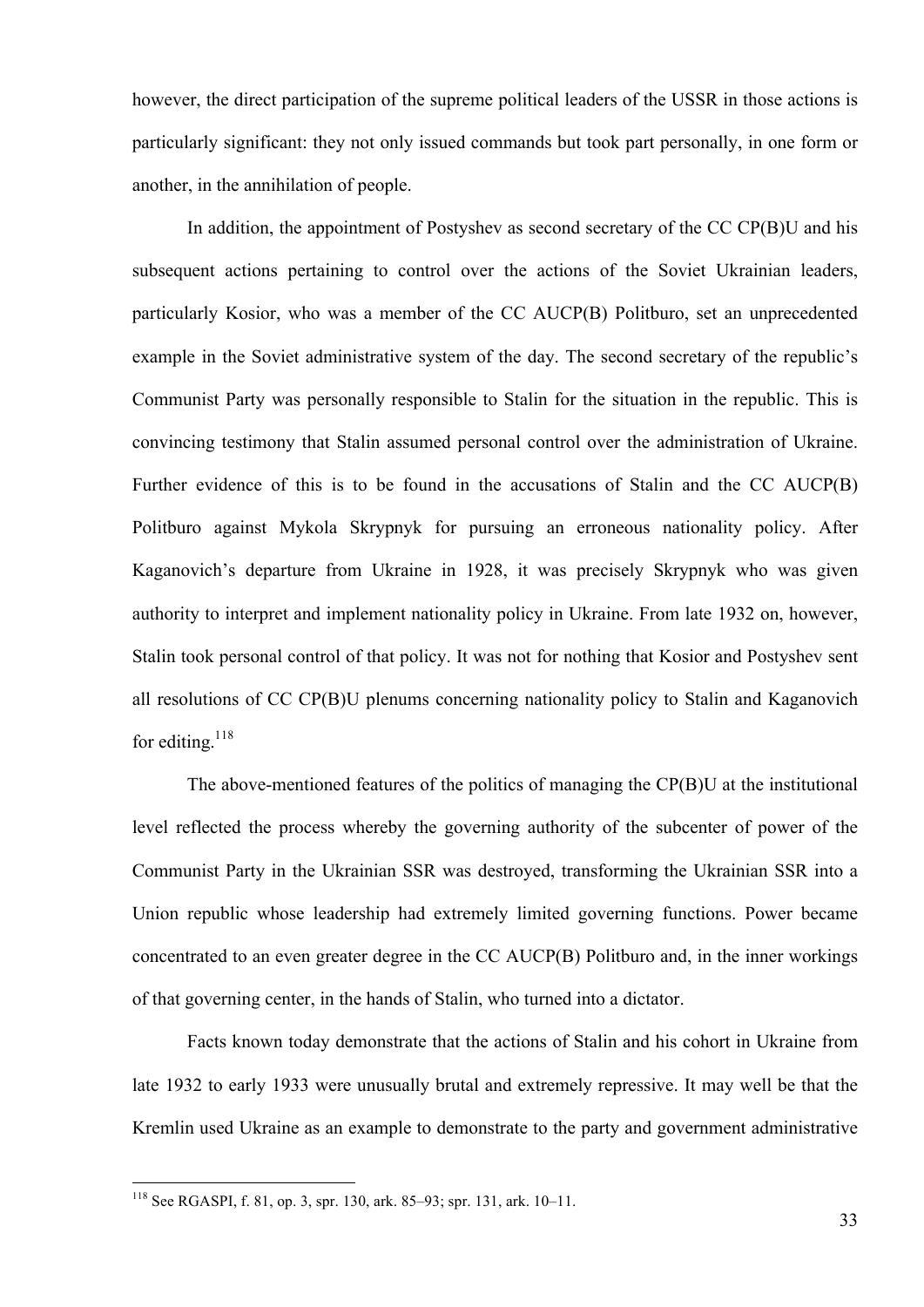structure of the entire USSR and society at large what awaited them in case of insubordination and opposition to the political line.

Clearly, further research into the famine of 1932–33 in various regions of the Russian Federation will make it possible to gain a clearer understanding of specific features of the policies of the all-Union leaders in Ukraine and, generally, in the vast territories of the USSR. For the present, we note that the famine in Ukraine and the Kuban region, with its millions of victims, was accompanied in late 1932 and early 1933 by the arrests of tens of thousands of people, deportations of thousands to concentration camps, executions by firing squad of more than 700 individuals, political purges of administrative structures, and the persecution of the Ukrainian intelligentsia,  $119$  the Ukrainian church,  $120$  and so on. In general, in 1932 the organs of the GPU Ukrainian SSR arrested 74,849 people in Ukraine and sentenced nearly 1,000 to execution (statistics differ). In 1933, 124,463 people were arrested, of whom 1,462 were sentenced to execution by firing squad by the state security agencies and courts of the People's Commissariat of Justice.<sup>121</sup> The explanation of such actions solely by the dimensions of Ukraine within the USSR and the particular brutality of the leaders of the Ukrainian SSR and the GPU of the republic, as individual Russian historians have done, strikes one as unconvincing.<sup>122</sup> Hundreds of thousands imprisoned and thousands executed by firing squad while millions were dying in the Holodomor—such a policy had a genocidal character and was a crime against humanity.

> Valerii Vasyliev, PhD Director of Historical-Encyclopaedic Research

 <sup>119</sup> V. I. Prystaiko and Iu. I. Shapoval, *Sprava "Spilky vyzvolennia Ukraïny": nevidomi dokumenty i fakty* (Kyiv: Intel, 1995); idem, *Mykhailo Hrushevs'kyi i HPU-NKVD. Trahichne desiatylittia: 1924–1934* (Kyiv: Ukraïna, 1996).<br><sup>120</sup> See "Politychni represiï proty sviashchenykiv Ukraïns'koï Avtokefal'noï pravoslavnoï tserkvy (1919-1938). Za

dokumentamy Haluzevoho derzhavnoho arkhivu Sluzhby bezpeky Ukraïny," *Z arkhiviv VUChK-HPU-NKVD-KHB*, 2005, nos. 1–2 (24/25), no. 1: 1–229; no. 2: 230–344. <sup>121</sup> V. M. Nikol's'kyi, *Represyvna diial'nist' orhaniv derzhavnoï bezpeky SRSR v Ukraïni (kinets' 1920-kh – 1950-ti* 

*rr.). Istoryko-statystychne doslidzhennia: Monohrafiia* (Donetsk, 2003), pp. 119, 389.<br><sup>122</sup> Such statements were heard in the course of discussions at the international academic conference on "The History

of Stalinism: Conclusions and Research Problems" held in Moscow on 5–7 December 2008. Unfortunately, conference discussions were not reflected in the published materials. See *Istoriia stalinizma: itogi i problemy izucheniia. Materialy mezhdunarodnoi nauchnoi konferentsii. Moskva, 5–7 dekabria 2008 g.* (Moscow: ROSSPĖN, Fond "Prezidentskii tsentr B. N. El'tsina," 2011).